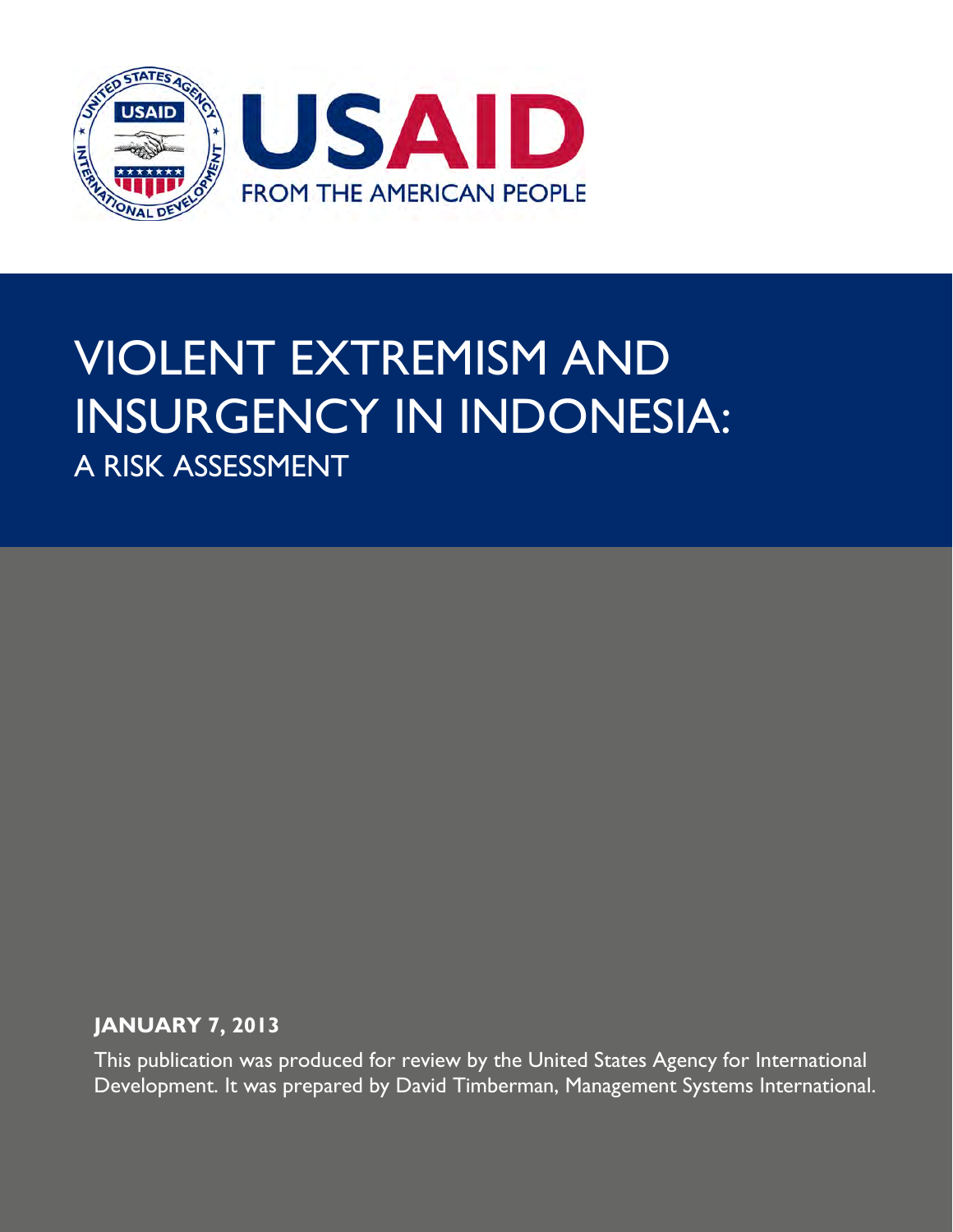# VIOLENT EXTREMISM AND INSURGENCY IN INDONESIA:

A RISK ASSESSMENT





A SUBSIDIARY OF COFFEY INTERNATIONAL, LTD

600 Water Street, SW, Washington, DC 20024, USA Tel: +1.202.484.7170 | Fax: +1.202.488.0754 www.msiworldwide.com

Contracted under AID-OAA-TO-11-00051 Democracy and Governance and Peace and Security in the Asia and Middle East

#### **DISCLAIMER**

The author's views expressed in this publication do not necessarily reflect the views of the United States Agency for International Development or the United States Government.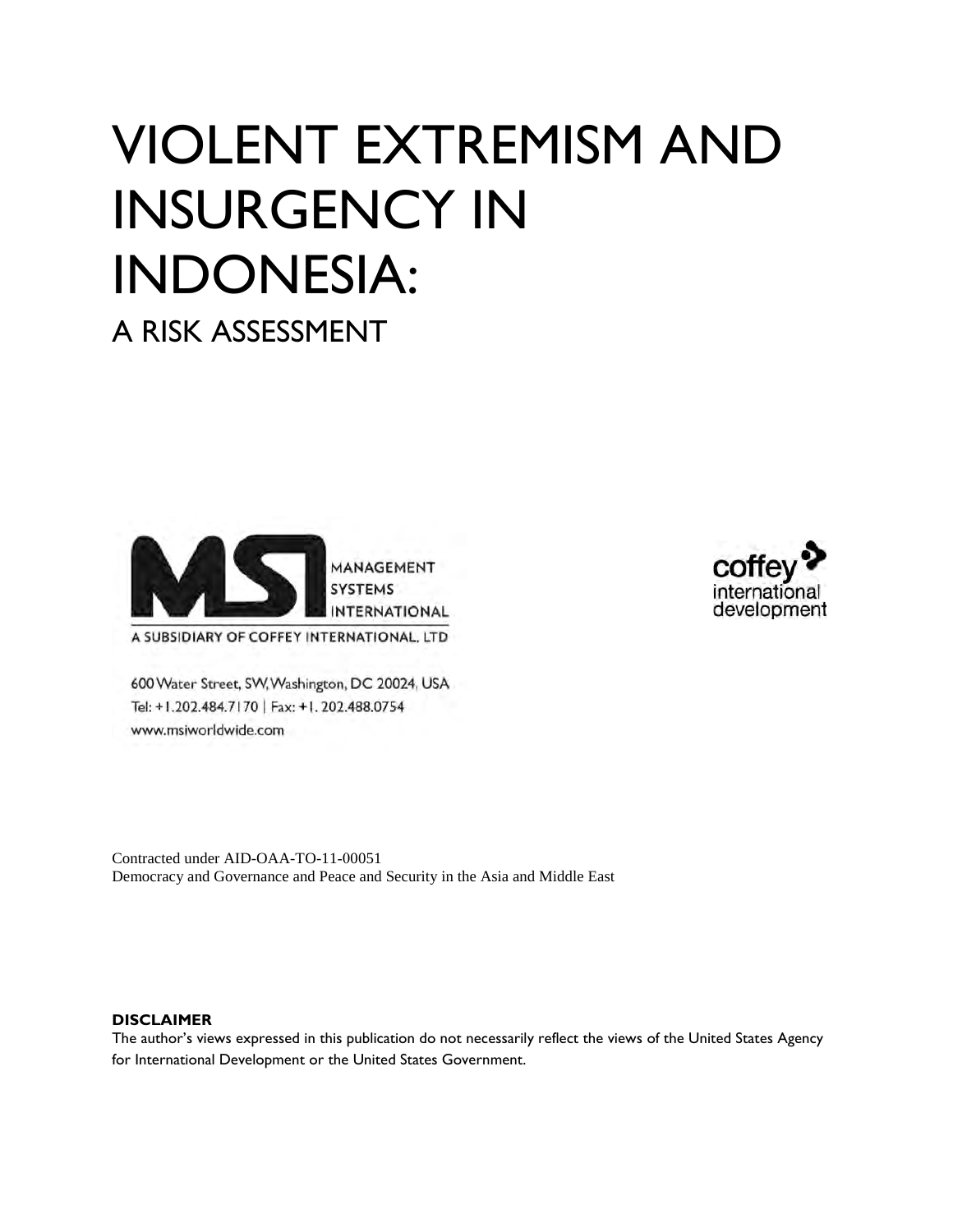## **CONTENTS**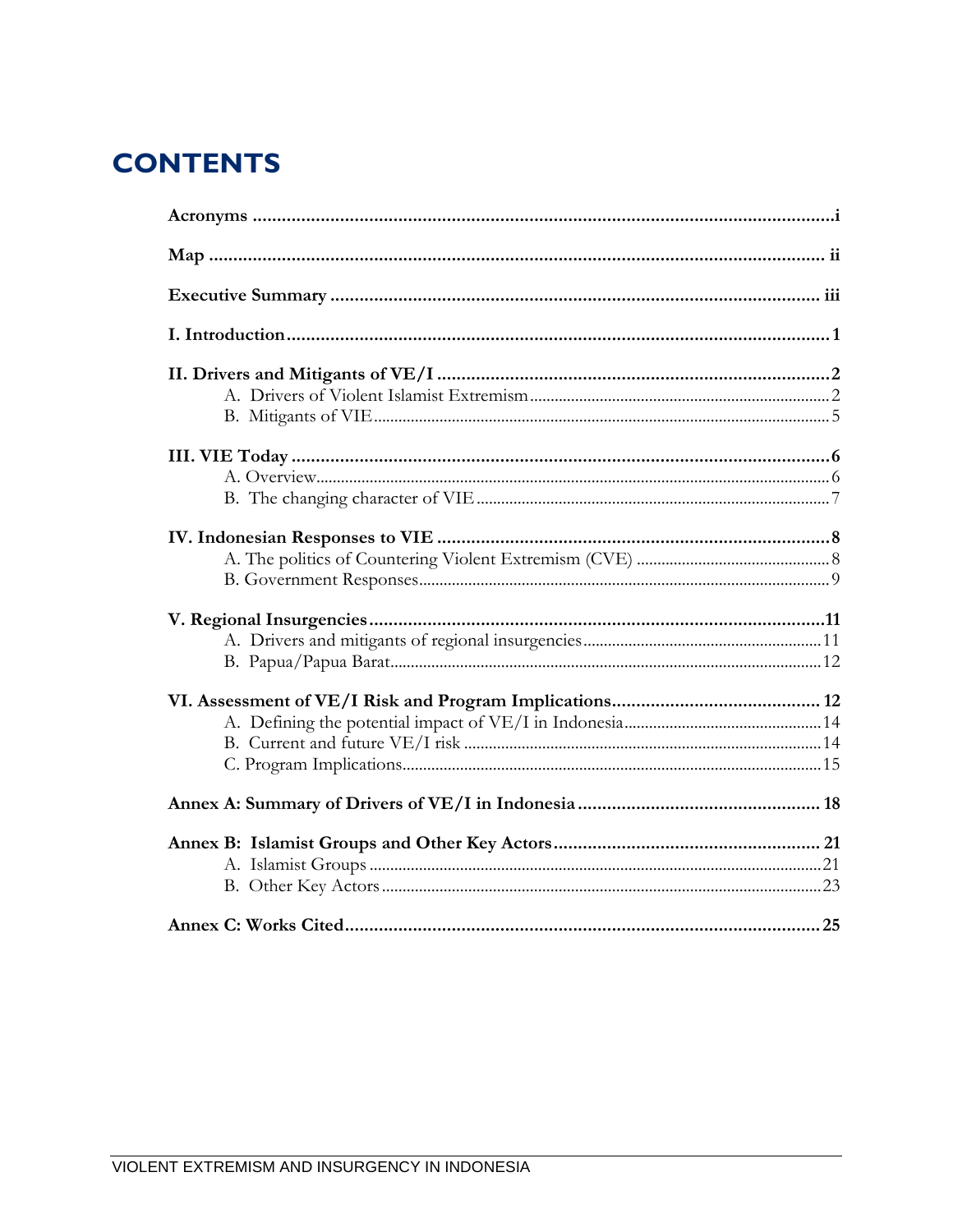## <span id="page-3-0"></span>**ACRONYMS**

| <b>BNPT</b>  | National Anti-Terrorism Agency (Badan Nasional Penanggulangan Terorisme) |
|--------------|--------------------------------------------------------------------------|
| <b>CVE</b>   | Counter-Violent Extremism                                                |
| <b>DPRP</b>  | Dewan Perwakilan Rakyat Papua                                            |
| <b>FPI</b>   | Front Pembela Islam                                                      |
| <b>FUI</b>   | Forum Umat Islam                                                         |
| HTI          | Hizb ut-Tahrir Indonesia                                                 |
| ICG          | <b>International Crisis Group</b>                                        |
| JAT          | Jama'ah Anshorut Tauhid                                                  |
| JI           | Jemaah Islamiyah                                                         |
| <b>KNPB</b>  | West Papua National Committee                                            |
| LJ           | Laskar Jihad                                                             |
| MMI          | Indonesian Mujahidin Council (Majelis Mujahidin Indonesia)               |
| MOU          | Memorandum of Understanding                                              |
| MRP          | Papuan People's Council (Majelis Rakyat Papua)                           |
| MSI          | Management Systems International                                         |
| MUI          | Majelis Ulama Indonesia                                                  |
| NU           | Nahdlatul Ulama                                                          |
| <b>OPM</b>   | Free Papua Movement (Organisasi Papua Merdeka)                           |
| PAN          | Partai Amanat Nesional                                                   |
| <b>PKS</b>   | Partai Keadilan Sejahtera                                                |
| TNI          | Indonesian National Armed Forces (Tentara Nasional Indonesia)            |
| <b>USAID</b> | United States Agency for International Development                       |
| VE           | Violent Extremism                                                        |
| VE/I         | Violent Extremism and Insurgency                                         |
| VIE          | Violent Islamist Extremism                                               |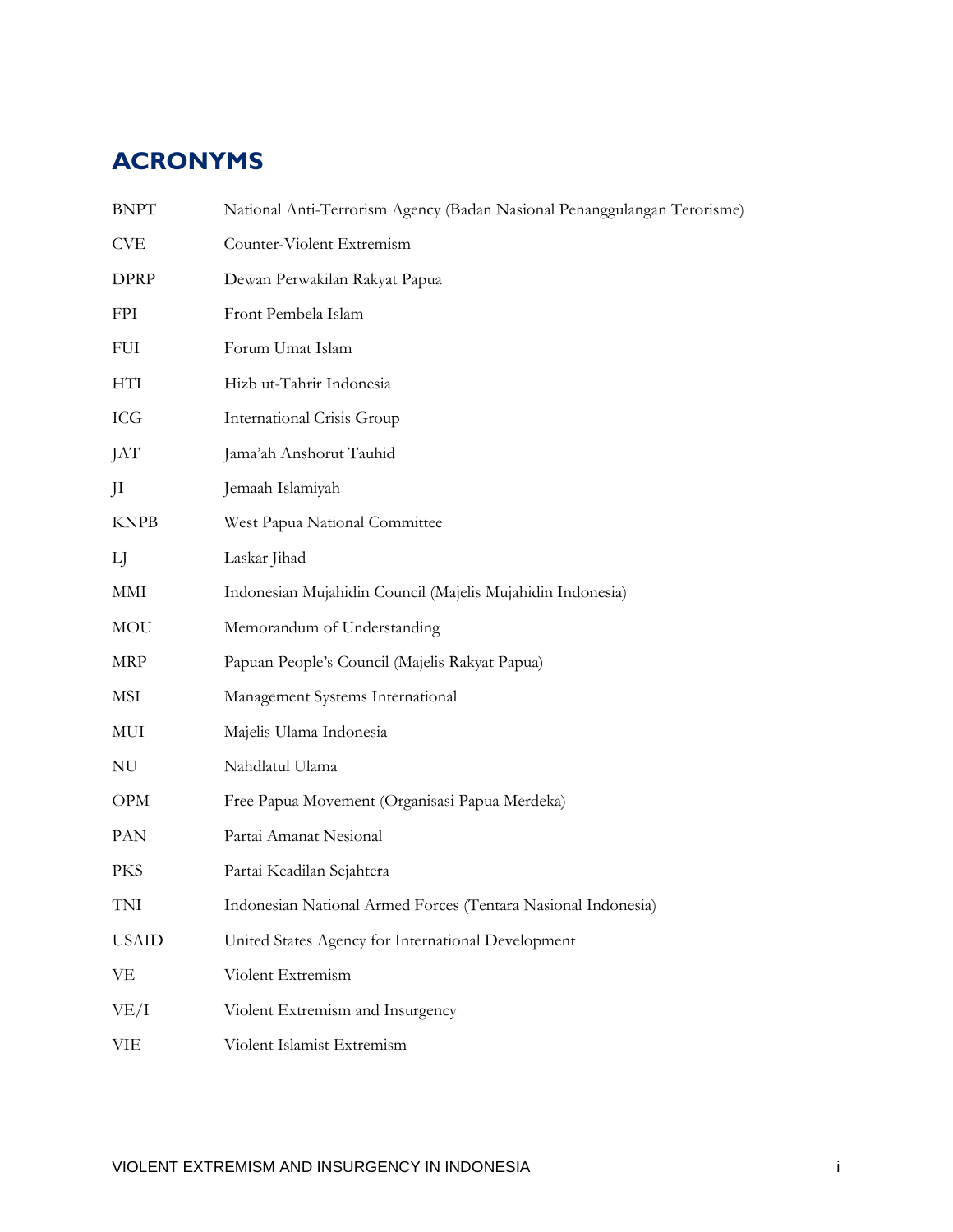**MAP**

<span id="page-4-0"></span>

Retrieved from Nations Online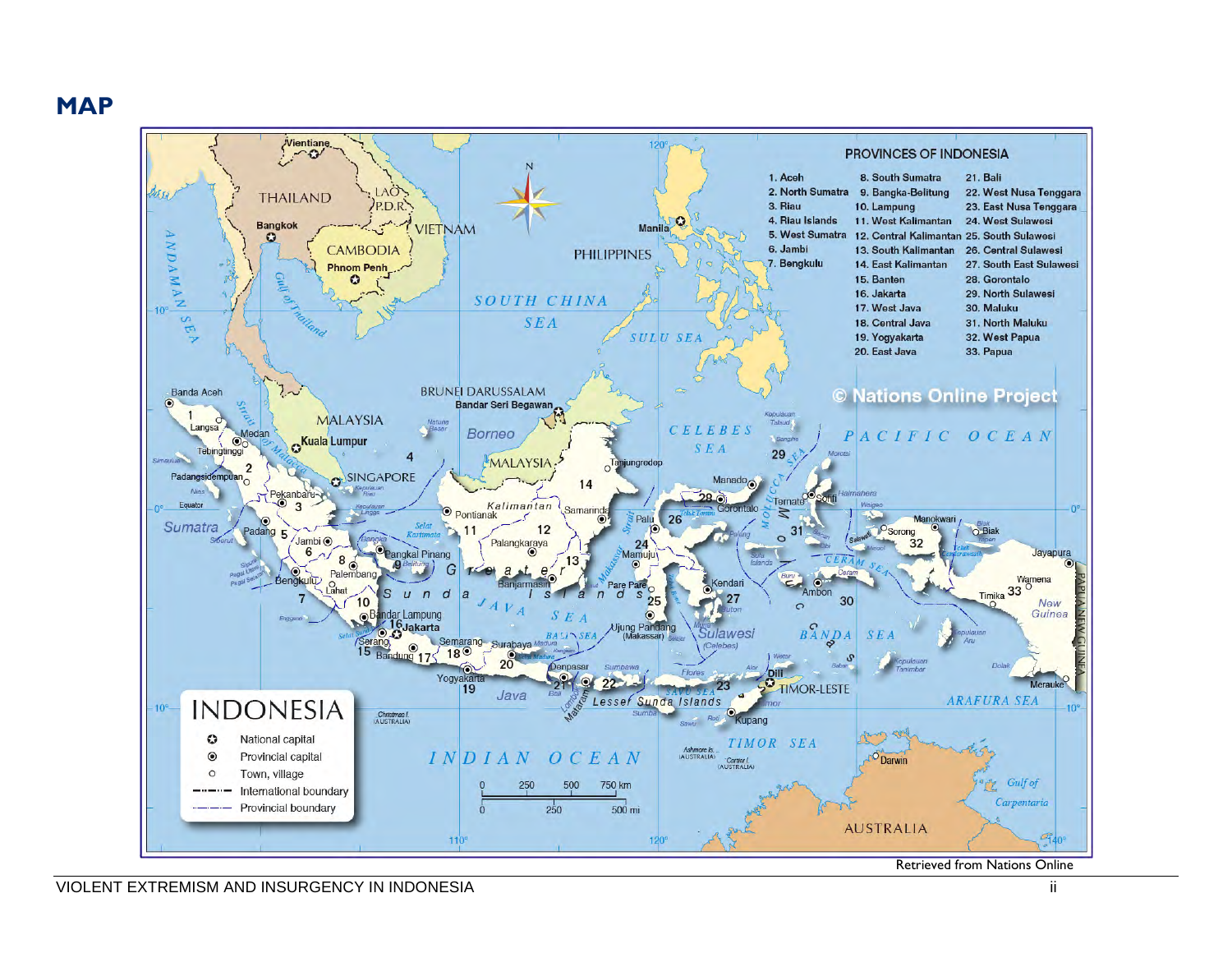#### <span id="page-5-0"></span>**EXECUTIVE SUMMARY**

This report draws on and synthesizes published sources to assess the current and prospective risk of violent extremism and insurgency (VE/I) in Indonesia. It does not attempt to offer an in-depth analysis of VE/I in Indonesia, but rather it seeks to provide an overview of key drivers, mitigants, actors, and trends in order to inform the future development of USAID Indonesia's strategy and programs. The framework used to make this assessment is based on "Development Assistance and Counter-Extremism: A Guide to Programming," produced for USAID by Management Systems International (MSI).

The trajectory of Violent Islamist Extremism (VIE) in Indonesia over the last decade is nicely summarized by the following analysis:

The collapse of Suharto's regime and Indonesia's transition towards democracy gave impetus to the emergence of various Islamist groups competing for the liberated public sphere. The most radical among these groups—such as the Front Pembela Islam (FPI), the Hizb ut-Tahrir Indonesia (HTI), the Laskar Jihad (LJ), and the Jamaah Islamiyah (JI)—rejected participation in the existing system, calling instead for violent jihad. The radical and militant groups' success waging jihad in Indonesia's conflict areas paralleled the phenomenal development of the Islamist media in the country, which played a crucial role in disseminating propaganda and directing public opinion. The pressures of the Indonesian government and pro-democracy Muslim groups against violent Islamist discourse and jihadist activism, however, have gradually forced the transnational Islamist groups to leave behind their high profile politics and shift towards a strategy of implementing the *shari'a* from below at the grassroots level. No longer seeing violent jihad as a relevant means for realizing their goals, many groups now argue that *da'wa* is more appropriate to foster Indonesian Muslims' awareness of their duty to uphold the supremacy of the *shari'a*. These groups also believe that nonviolent endeavors are more suitable to Indonesia's current situation and crucial to defend Muslim solidarity and the long-term struggle for a comprehensive Islamic order.<sup>[1](#page-5-1)</sup>

Ten years after the Bali bombings, violent Islamist extremism appears to be in remission. As a result, VE/I in its current form does not pose a serious threat to the effective functioning or the integrity of the Indonesian state. It is highly unlikely that any act of terrorism – even a major one – would pose a serious threat to Indonesia's political stability. And even if there were a larger and more lethal separatist insurgency in Papua, the rest of the country would be little affected by it. Therefore, the potential negative impact of VE/I in Indonesia should not be exaggerated.

That said, violent extremism and armed insurgency present a continuing challenge to the Indonesian government, the country's political and religious leaders and to democratic norms and processes more generally. There are a number of negative consequences of VE/I that, individually and collectively, make it a significant problem for Indonesia. These include: 1) the loss of innocent lives, 2) damage to the economy, 3) intensifying sectarian and ethnic mistrust, animosity and conflict; 4) undermining basic human rights, the rule of law and democratic freedoms including freedom of religion, 5) enlarging the internal security function of the police and the military, which increases the risk of abuse by both, 6) undermining Indonesia's stature regionally and globally.

VE/I is likely to remain a continuing problem requiring adept handling by political and religious leaders. Islamist ferment, including by groups prepared to use violence, is likely to continue in Indonesia. As Hasan observes: "In terms of their organizational structures, the transnational Islamist groups have generally been broken; their leaders and members, in general, have become mired in internal debates and conflicts. *However,* 

 $\ddot{\phantom{a}}$ 

<span id="page-5-1"></span><sup>1</sup> Hasan, pg 122.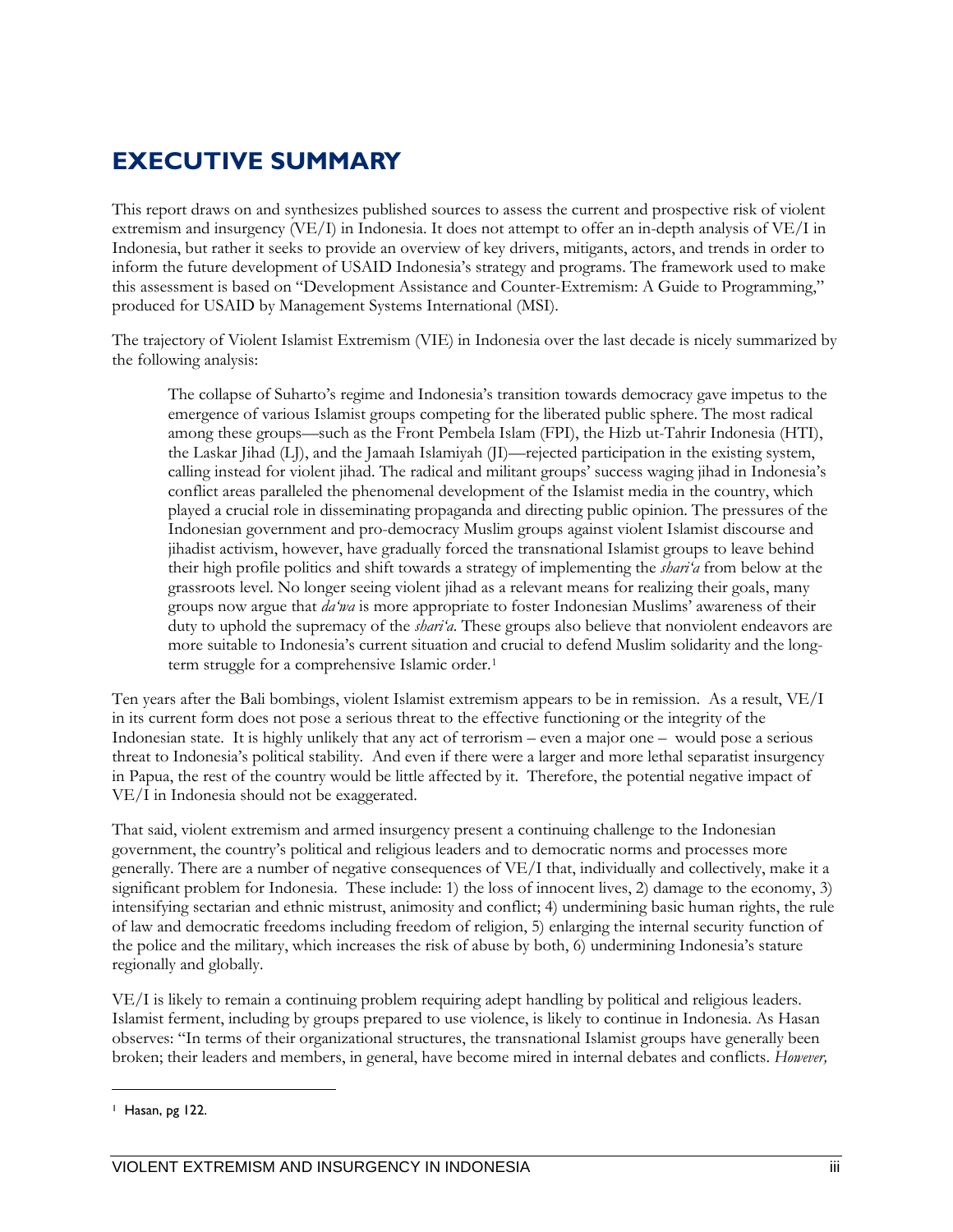*as social movements, embedded in interpersonal networks and informal nodes of activism, they retain deep roots and a long vision of establishing an Islamic state.*"[2](#page-6-0) Extremist groups will continue to evolve, taking on new forms and adopting new strategies and tactics. Over time, as Indonesian society becomes more Islamic in its orientation, it is likely to be more, not less accepting of Islamist agendas. The challenge of protecting the rights and lifestyle choices of minority populations in the face of majoritarian religious values will continue to be an important test of the quality of Indonesia's democracy.

In Papua, significant historical, socio-economic and cultural grievances, combined with frustration over national government responses, continue to fuel a low level, diffuse and intermittent insurgency. For the Indonesian government, a potent separatist movement in Papua represents a threat to both its national integrity and its international standing. The handling of Papuan grievances and aspirations is and will continue to be another important test of the quality of Indonesia's democracy. It is possible that this situation will be resolved through the efforts of skilled and committed leaders, but it seems equally possible that it will fester and/or deteriorate.

Is Indonesia up to the challenge of preventing and containing VE/I? The answer will depend on the wisdom, skill and priorities of multiple actors, including political and religious leaders at the national and local levels, leaders of the Army and police, educators, the media and civil society groups. If the recent past is any predictor of the future, the picture will be a mixed one, with some successes and failures and plenty of compromises and ambiguity.

This analysis suggests the following four implications for USAID Indonesia's programming:

1. The importance of Indonesian capacity to monitor and analyze trends with regard to violent extremism. The Mission and/or other donors should ensure that Indonesia has the capacity it needs to monitor and analyze violent extremism. If this capacity is inadequate, USAID and/or other donors should consider supporting the development of university and think tank capacity to monitor and analyze *taklim*, media and internet discourse, local ordinances, and the extremist teaching in schools.

2. Civic discourse on pluralism and tolerance. Going forward, it will be more not less important that there are robust and influential mechanisms for informed civic discourse on pluralism, religious freedom and minority rights. If these are not adequate USAID should consider supporting efforts to have such a dialogue within NU and Muhammadiyah, in high schools and universities, and in the media.

3. **Education remains key**: The Mission already recognizes the importance of quality education to Indonesia's future. From the CVE perspective, it will be important to continue to monitor and improve the quality of education – including civic education – in madrassah and pesantren.

4. The need for success in Papua. Addressing the grievances and aspirations of the Papuan people is, perhaps, the last unfinished element of building the Indonesian nation-state. Therefore, although Papua is far from Jakarta, what happens there it is central to the future of democracy and good governance in Indonesia. For this reason, it is important that Special Autonomy – or an improved version of it – work in Papua. In support of this, USAID should support monitoring and analysis of Special Autonomy; the identification of reforms needed; political and human rights education; and strengthening connections and dialogue between opinion leaders in Papua and Jakarta.

 $\ddot{\phantom{a}}$ 

<span id="page-6-0"></span><sup>2</sup> Hasan, pg 140. Emphasis added.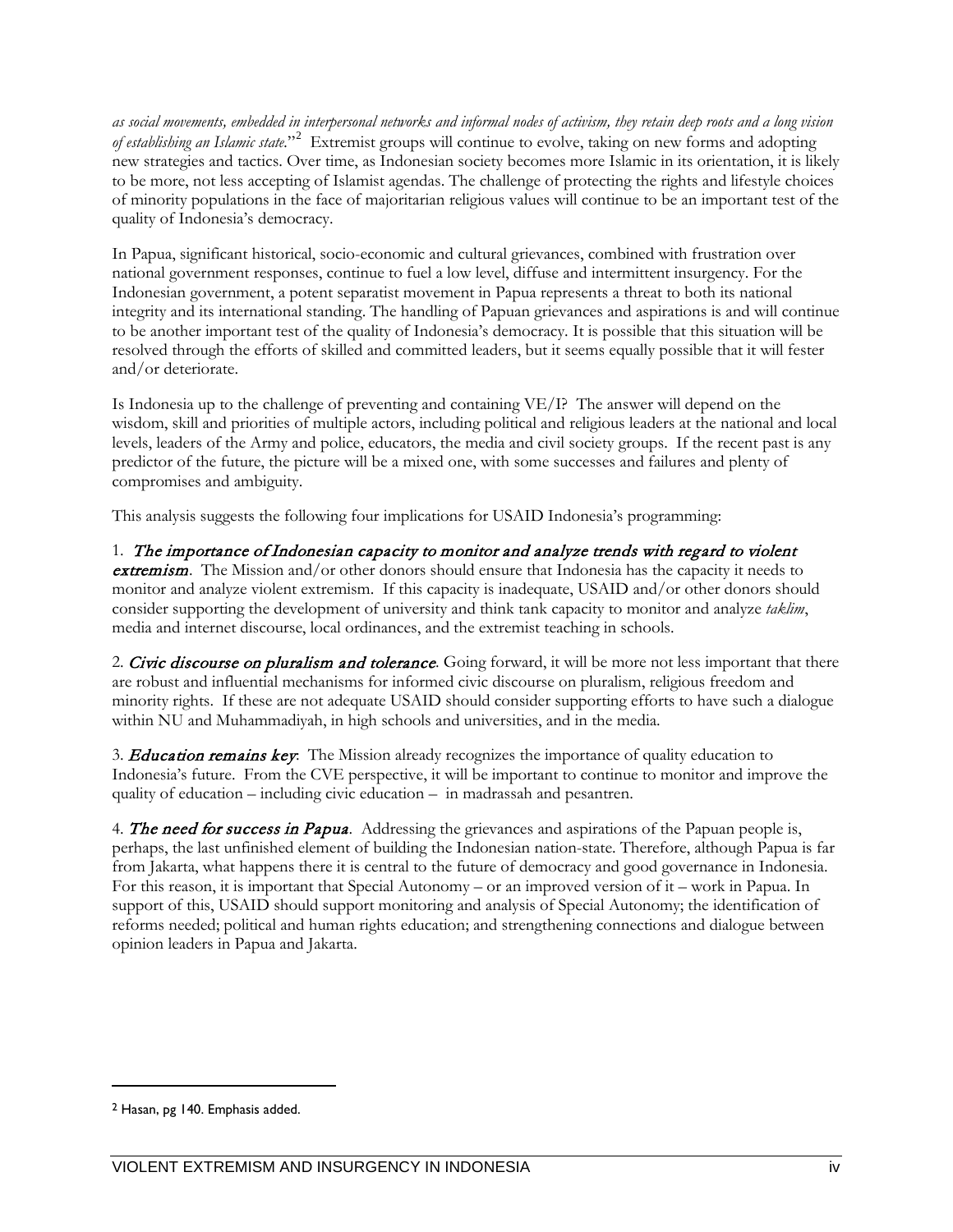#### **Summary Assessment of VEI in Indonesia**

| Key factors             | Assessment               | Comments                                         |
|-------------------------|--------------------------|--------------------------------------------------|
| 1. Current level of VEI | Low to moderate          | Islamist groups have weakened and terrorism      |
| activity                |                          | has declined, but both Islamist groups and       |
|                         |                          | militant separatists in Papua enjoy some         |
|                         |                          | support and are evolving.                        |
| 2. Overall capacity of  | Moderate/mixed           | Government and religious leaders generally       |
| state and society to    |                          | have been slow to mount effective responses,     |
| respond to VEI          |                          | but can be effective when there is domestic      |
|                         |                          | and international pressure to act.               |
| 3. Likely trajectory of | Continuing low to        | The level will depend on how Islamist and        |
| VEI over next 3-5 years | moderate level of        | separatist groups evolve and the effectiveness   |
|                         | VE/I.                    | of responses by political and religious leaders  |
|                         |                          | and security apparatus.                          |
| 4. Nature of the threat | Level of threat posed    | The specific costs of VEI in Indonesia           |
| posed by VEI            | by VEI:                  | include: 1) the loss of innocent lives, 2)       |
|                         | - To economic growth     | damage to the economy, 3) intensifying           |
|                         | and development: Low     | sectarian and ethnic mistrust, animosity and     |
|                         | - To political stability | conflict; 4) undermining basic human rights,     |
|                         | and democracy:           | the rule of law and democratic freedoms          |
|                         | Low/medium               | including freedom of religion, 5) enlarging the  |
|                         | - To societal cohesion   | internal security function of the police and the |
|                         | and harmony: medium      | military, which increases the risk of abuse by   |
|                         |                          | both, 6) undermining Indonesia's stature         |
|                         |                          | regionally and globally.                         |
| 5. Implication for      | - Monitor for signs of   |                                                  |
| <b>USAID</b> (or        | an increase in VEI.      |                                                  |
| "Development            | - Adapt existing         |                                                  |
| response")              | programs to target the   |                                                  |
|                         | evolving nature of VEI.  |                                                  |
|                         | - Support meaningful     |                                                  |
|                         | efforts to address       |                                                  |
|                         | Papuan grievances.       |                                                  |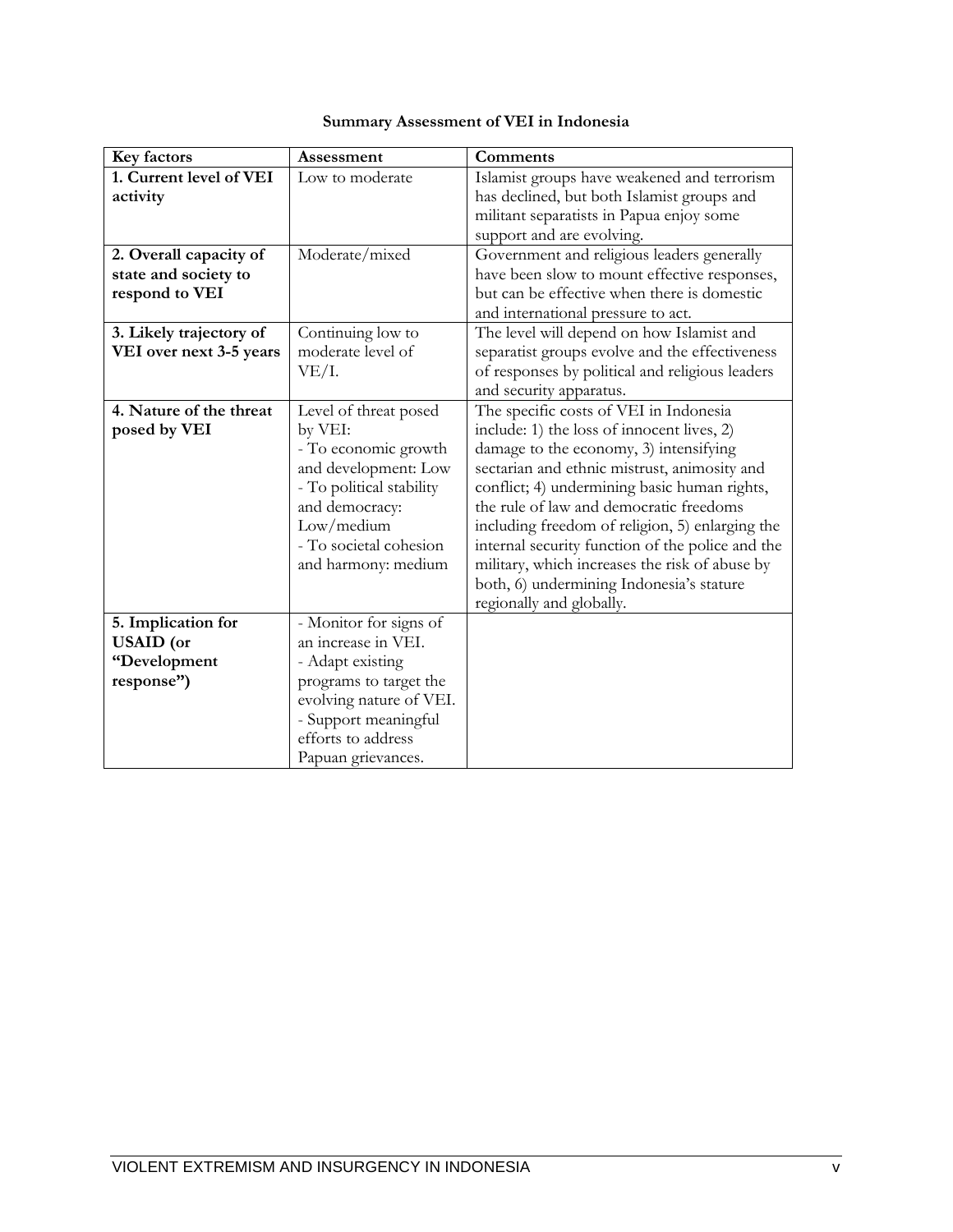## <span id="page-8-0"></span>**I. INTRODUCTION**

This report draws on and synthesizes published sources to assess the current and prospective risk of violent extremism and insurgency (VE/I) in Indonesia.[3](#page-8-1) It does not attempt to offer an in-depth analysis of VE/I in Indonesia, but rather it seeks to provide an overview of key drivers, mitigants, actors, and trends in order to inform the future development of USAID Indonesia's strategy and programs. The framework used to make this assessment is based on "Development Assistance and Counter-Extremism: A Guide to Programming," produced for USAID by MSI. Section II enumerates the key drivers and mitigants of VE/I in Indonesia, with a focus on Violent Islamist Extremism (VIE). Section III describes the current situation with regard to VIE. Section IV describes recent Indonesian responses to VIE. Section V discusses regional conflicts and insurgencies, with a focus on Papua. Section VI provides an assessment of current and future VE/I risk and outlines some implications for USAID programming.

#### **A. The challenge of assessing violent extremism in Indonesia.**

Assessing and forecasting the risk of violent extremism (VE) in Indonesia is challenging given Indonesia's complexity and dynamism. Indonesia is, perhaps somewhat paradoxically, both a majority Muslim nation with the world's largest Muslim population and a nation with an ethnically and religiously diverse population.[4](#page-8-2) As a result, there is an ongoing tension between increasing Islamized society and politics and the semi-secular *pancasila* state created in 1945.[5](#page-8-3) Prior to 1998 this tension was managed through a combination of repression, cooptation and accommodation; today, in democratic Indonesia, the options available are cooptation and accommodation. Moreover, the Indonesian state has some of the characteristics of a relatively strong state – such as a highly institutionalized bureaucracy and military capable of projecting their reach across the archipelago – but in practice it often performs more like a weak state. Therefore, the state's ability to address VE/I varies over time and from place to place. As a result, Indonesia has been home to several regional insurgencies and a variety of Islamist extremist organizations, including Jemaah Islamiyah (JI).

Since 1998 Indonesia has been an electoral democracy with multiple political parties (including Islamist parties), decentralized governance, vibrant civil society (including huge Muslim social organizations) and a free media (including Islamist-oriented publications). But after 15 sometimes tumultuous years, Indonesian democracy is still a work in process and this is especially true with regard to the interaction of Islam and politics.

Overall, Indonesia is an economic development success story: decades of relatively strong macro-economic growth and generally sound development programs have resulted in a significant improvement in living standards for the majority of the Indonesian people. But the benefits of economic growth and development are increasingly unevenly distributed, corruption is widespread and a youth bulge is creating a large pool of unemployed youth. Therefore, the relationship between socio-economic factors and VE is complex and defies simple characterization.

The character of VE in Indonesia is shaped by three types of influences that are distinct but inter-related:

 $\ddot{\phantom{a}}$ 

<span id="page-8-1"></span><sup>&</sup>lt;sup>3</sup> In particular, this report draws heavily on the analysis of Sidney Jones and the International Crisis Group (ICG).

<span id="page-8-2"></span><sup>4</sup> With a total population of around 230 million, at the last census more than 1000 separate ethnic categories were listed. The largest single group is the Javanese, at about 41 per cent of the population, next are the Sundanese (West Java) with about 15 per cent, but after that there is a multiplicity of much smaller groups.

<span id="page-8-3"></span><sup>5</sup> *Pancasila* refers to the five principles that have been Indonesia's national ideology since 1945. Included in the preamble to the 1945 Constitution, they are: belief in "One and Only God," just and civilized humanity, the unity of Indonesia, democracy guided by the inner wisdom of deliberations amongst representatives, and the realization of social justice for all of the people of Indonesia.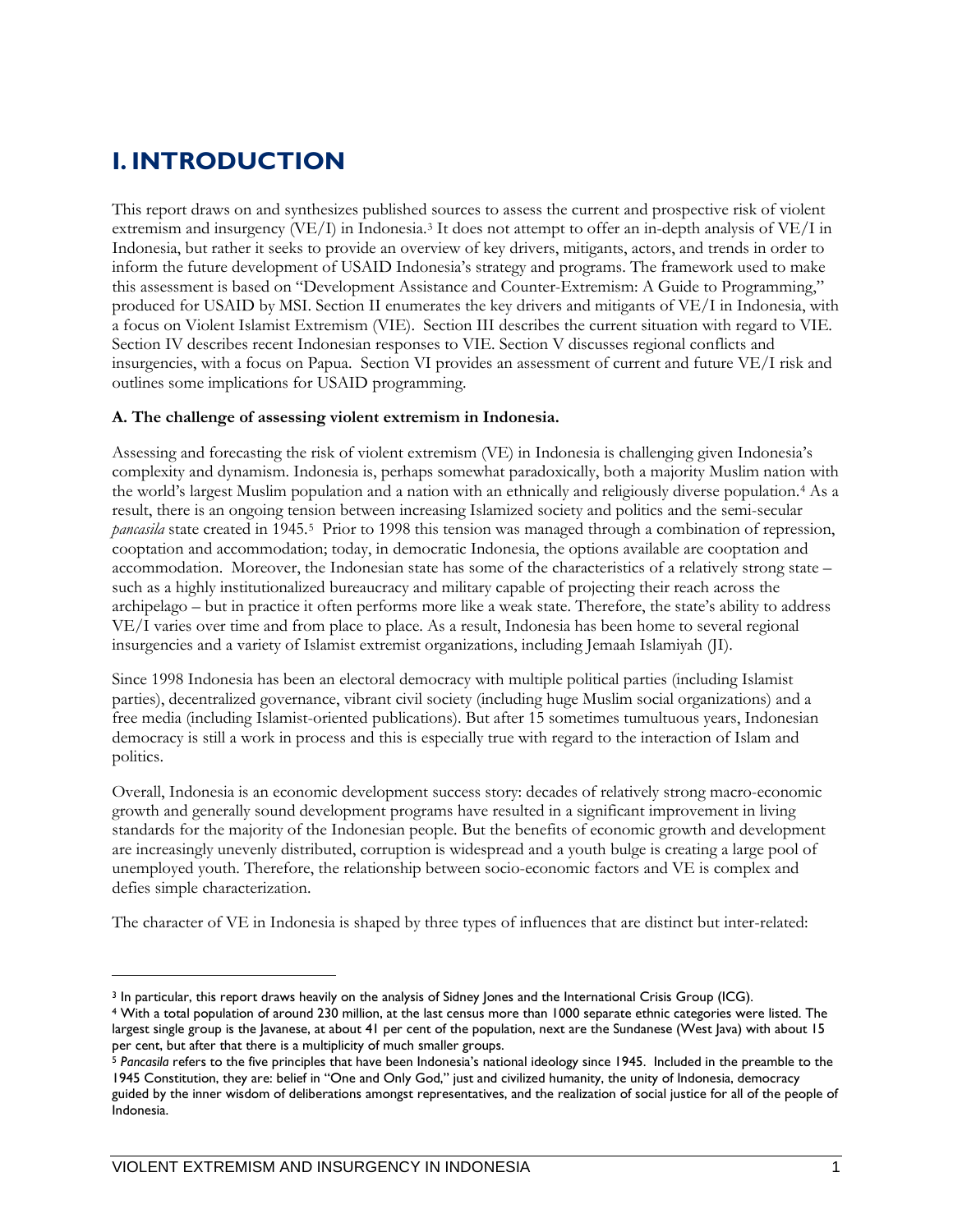- International influences including ideas, ideology and funding emanating from the Middle East; Southeast Asian Islamist activism; and Western – largely US – policies and actions that may be seen by Indonesians as impacting on Islam, either globally or in Indonesia.
- **National-level influences** including national politics and policymaking, which often have a religious dimension; the behavior of Indonesia's two huge Muslim social organizations, Muhammadiyah and Nahdlatul Ulama; the performance of the Army and police; and macroeconomic growth and stability.
- **Regional and local level influences** include regional and local political dynamics (which often are distinct from national politics); inter-ethnic and inter-religious relations at the regional and local level, the performance of the Army and police; and the level of economic opportunity.

The relative importance of these influences changes over time; but generally speaking they all play a role in shaping how VE plays out in Indonesia.

Finally, within Indonesia there are multiple *transmission belts* linking Islamist discourse at the global, national and local levels. These include influential/charismatic religious figures; the rich network of formal and informal Islamic groups and networks (including mosques, schools, study groups, etc); and Islamist publications and internet sites.

#### **B. Insurgency and other violence in Indonesia.**

Non-Islamist violence in Indonesia falls into three general categories: 1) armed insurgencies seeking regional independence or autonomy, which often have a religious and/or ethnic dimension to them, 2) inter-ethnic violence, which often has a religious dimension to it, and 3) political violence, often associated with criminals and thugs for hire ("premanism"). Indonesia's separatist insurgencies (today principally Papua, but previously in Aceh, East Timor and the Moluccas) are complex phenomena; while they share some common characteristics, the dynamics of them are highly location specific. USAID Indonesia knows these situations well and it is beyond the scope of this report to discuss the issue of separatism in any detail. Therefore this report will briefly address the situation in Papua, the handling of which poses important challenges to a democratic Indonesia. This report will not address inter-ethnic and political violence in any detail because, while they can be important instruments for violent extremists, they aren't forms of extremism per se.

#### <span id="page-9-0"></span>**II. DRIVERS AND MITIGANTS OF VE/I**

In Indonesia there is a complex and fluid mix of political, societal and socio-economic drivers of and mitigants to VE/I. We will focus first on the drivers of and mitigants to violent Islamist extremism (VIE).

#### <span id="page-9-1"></span>**A. Drivers of Violent Islamist Extremism**

In Indonesia, the current drivers of VIE are more political and cultural than socio-economic. The underlying dynamic is the assertion of Islamist politico-religious agendas in the context of a complex polity and society simultaneously undergoing rapid political and social change, including Islamization.

**Islamization.** Over the last several decades Indonesian society has gradually become more overtly Islamic. While the increase in religiosity has been primarily an individual and societal dynamic, it also has implications for the political realm. According to Noorhaidi Hasan:

As a result of the Islamization process over the last two decades, Islam has increasingly served as a determining variable behind political negotiations, becoming the most important frame of reference for many Indonesians to reflect upon the socio-political system they imagined capable of bringing about justice and attaining veritable development. Keeping pace with the growing influence of Islam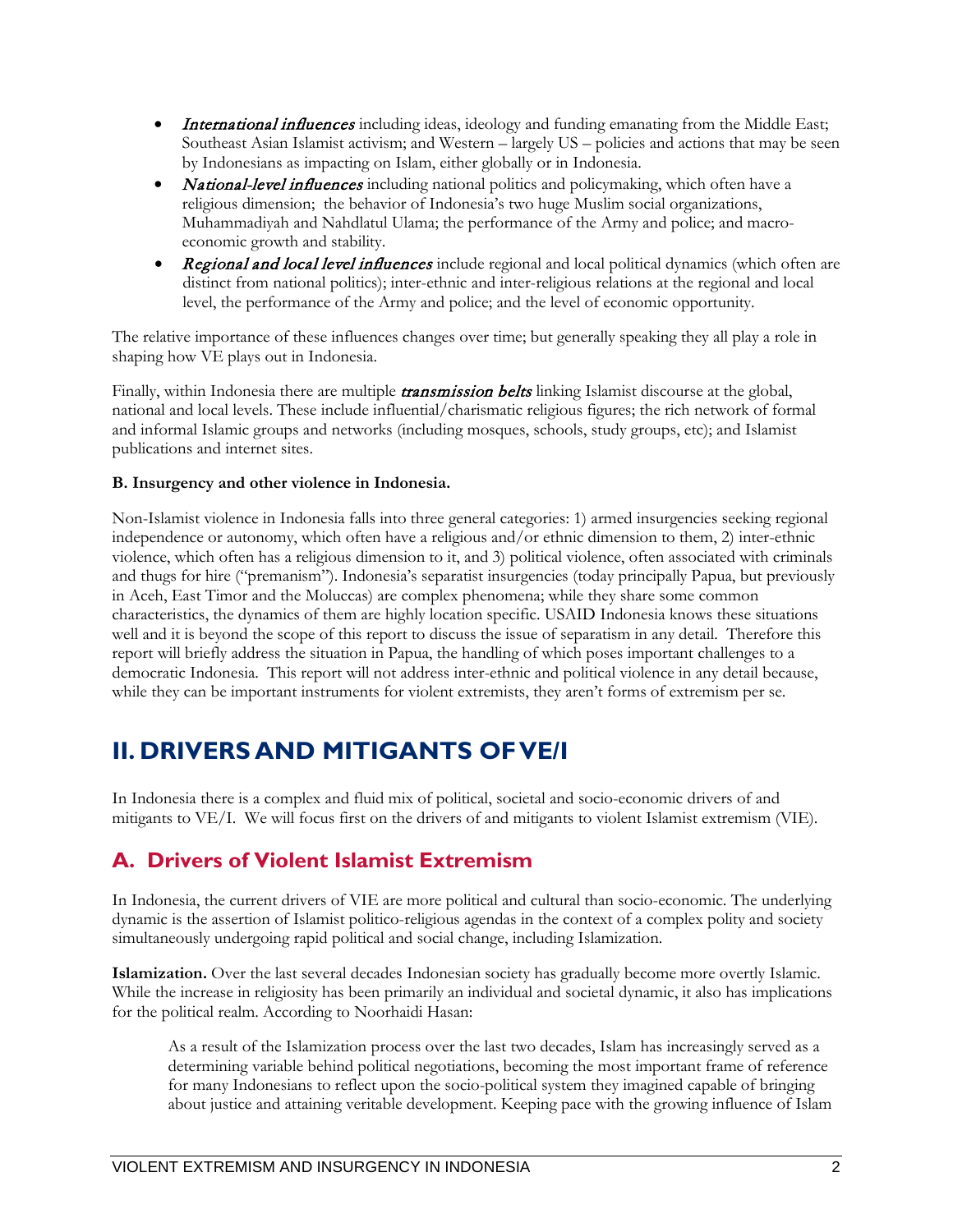on politics, Indonesia has witnessed new global forms of religious identity, whose impact is mediated by specific, historically situated local institutions. The expansion of this so-called "glocal" Islam appears to be correlated with the accentuation of religious symbols in the public sphere, the increase of personal religiosity as well as the proliferation of Islamic institutions and new lifestyles.[6](#page-10-0) 

Most Indonesian Muslims are moderate and tolerant and many hold syncretic religious beliefs. Therefore, while Islamization doesn't necessarily fuel Islamic extremism, it does create a larger pool of Muslims supportive of or at least sympathetic to Islamist views and agendas. Beginning in 1998, the freedom and turmoil following the fall of Soeharto provided political space and opportunities for hardline Islamists to organize, recruit and mobilize followers. Decentralization has also created opportunities for extremism at the local level. According to the ICG:

With the advent in 2005 of direct local elections including at the district level, hardline groups have found it expedient to lobby locally for policy changes, from banning alcohol to closing Ahmadiyah mosques. As in other democracies, politicians are most open to influence in the run-up to elections, and local groups are likely to carry more weight than outsiders, although support from national organisations for local causes can also be effective. *Amar ma'ruf nahi munkar* morality campaigns also tend to work better at the local level, with locals mobilised to undertake raids on known dens of iniquity or join protests against local Christian, Ahmadiyah or, more rarely, Shi'a institutions. Many municipalities and districts may have their local branch of FPI but also boast their own various mosque youth groups, anti-apostasy organisations and Islamist forums and fronts that find sympathetic officials to support their efforts.<sup>7</sup>

**Transnational influences**. International Islamist influences have also been an important dimension of VIE in Indonesia. According to Hasan:

The efflorescence of transnational Islamist discourse and activism in the final years of Suharto's New Order regime provided the foundation for the explosion of militant Islamist groups in the political arena of post-Suharto Indonesia. These groups mobilized members and aspiring *mujahidin* to stand shoulder-to-shoulder and fight jihad in Indonesia. The key success to the movements' mobilizing process lies in the preexisting Islamist networks which had become so widespread across the country alongside the efflorescence of Islamist ideology. Taking the form of Islamic study cells, *da'wa* groups, *madrassa* clusters, mosques, and media, among other things, these networks allow individuals opportunities to interact, negotiate, and establish conceptual and motivational frameworks for their actions. Emphasizing that what happens in Indonesia is directly connected to the perceived global crisis in the Muslim world, the groups presented the *shari'a, khilafa* (caliphate) system and jihad as the only solution to curb the ongoing crises afflicting Indonesia. These groups questioned the format of the modern nation-state while expressing their profound interest in the establishment of Indonesia as an Islamic state[.8](#page-10-2)

**Rejection of secularism, nationalism and democracy**. Although Indonesia is roughly 86% Muslim, the Indonesian constitution is essentially -- though not completely – secular. Indonesia's 1945 constitution intentionally avoids designating Islam as Indonesia's official religion. Instead, it provides for freedom of religion and accords "all persons the right to worship according to their own religion or belief." The first tenet of *Pancasila*, the national ideology since 1945, similarly declares belief in one God (without specifying which God). Nor does the constitution privilege shari'a law.<sup>9</sup>

<span id="page-10-0"></span><sup>6</sup> Hasan, pg 129

<span id="page-10-1"></span><sup>&</sup>lt;sup>7</sup> ICG, "From Vigilantism to Terrorism", pg 9-10<br><sup>8</sup> Hasan, pg 125-126

<span id="page-10-3"></span><span id="page-10-2"></span><sup>&</sup>lt;sup>9</sup> As part of its Special Autonomy, Aceh is the only province authorized by the central government to implement shari'a law, and non-Muslims in the province are exempt from it.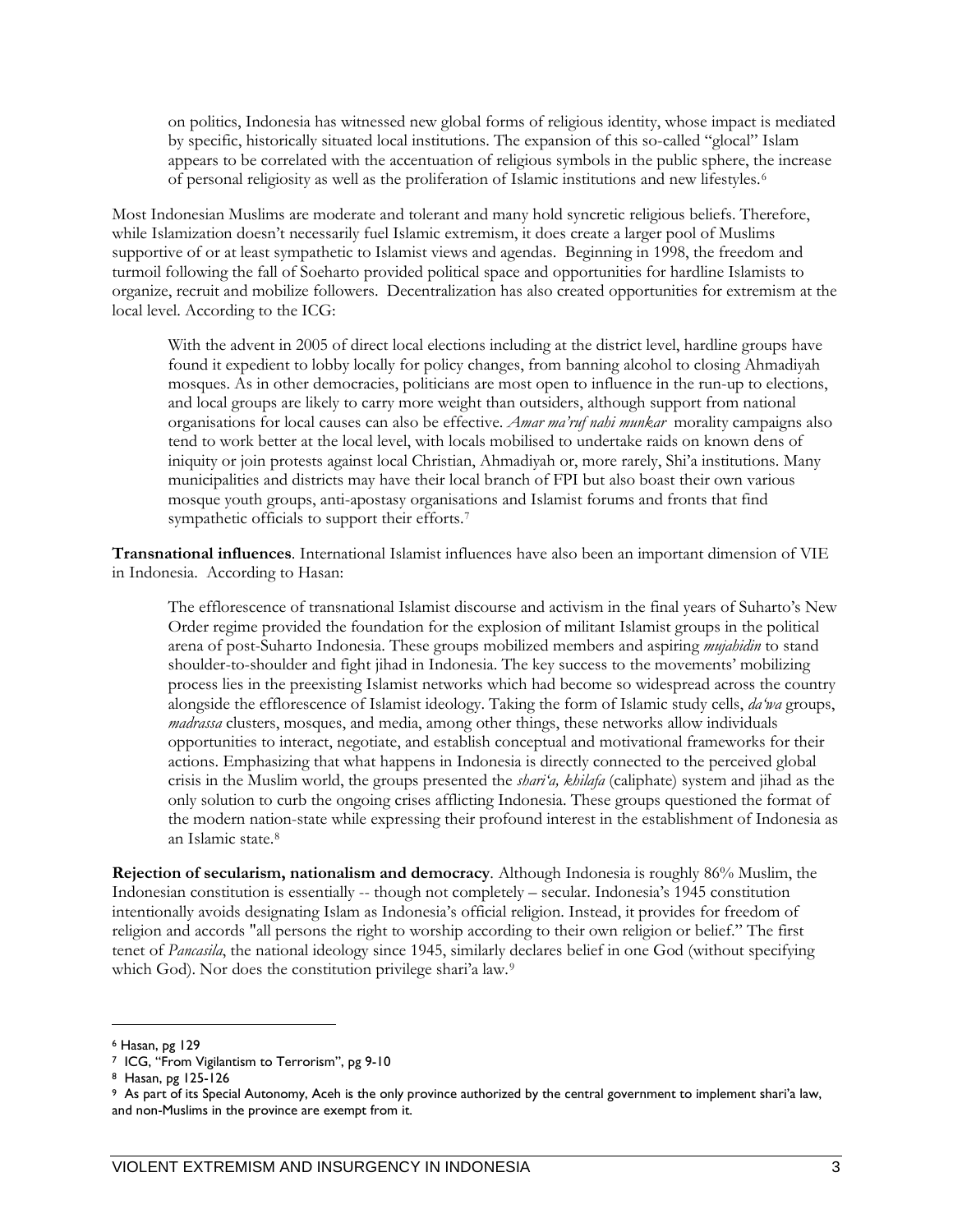As a result, Islamist groups have long chaffed at what they perceive to be the Indonesian state's bias against Islamic law and governance. Some groups (such as Jemah Islamiyah and Hizb ut-Tahrir Indonesia) also reject the notion of an Indonesian nation-state and instead seek a supra-national Islamic Caliphate comprised of Muslim populations across Southeast Asia. In addition to this, Islamists are disdainful of Indonesia's messy, sometimes chaotic and frequently corrupt democratic politics. They view democracy as being Western and un-Islamic and consider certain human and political rights as being un-Islamic and sinful.

**Rejection of religious pluralism.** Religious tolerance has long been a delicate balancing act in Indonesia. The vast majority of Indonesians are Sunni Muslims; however there are also significant populations of Christians, Hindus, Shia Muslims and indigenous religious groups. Since independence, Indonesia's religious pluralism has been recognized and protected, if imperfectly. Islamist militants are vehemently opposed to both Muslim "deviants" (such as the Ahmadiyah sect) and Christian proselytizing. They also oppose efforts to promote pluralism and "liberalism" within Indonesian Islam.

**"Islam under threat."** Islamist militants see Indonesia's modernization and development as a process of Westernization that is undermining Islamic values and practices. The FPI founders, for example, argue that Islamic values are under attack from "Western decadence, secularism, liberalism and immorality, accelerated by rapid democratic reform."[10](#page-11-0) This plays out in a variety of arenas, including the theological (attacks on "liberal" Islam); cultural (efforts to ban Western music, movies, concerts); and social and moral (women's clothing, combating drinking and prostitution).

**Frustrated expectations and relative deprivation.** Poverty and under-development continue to afflict a significant minority of the Indonesian population; but poverty itself probably is not a significant driver of VIE. Instead, given Indonesia's relatively rapid, but inconsistent and uneven, socio-economic development, the more important driver almost certainly is frustrated expectations and relative deprivation.

Indonesia is home to the world's fourth largest population of young people, according to the World Bank, and it is struggling to cope with youth unemployment of 20-30%. Un- or under-employed youth, especially those in urban areas are very aware of the middle- and upper- class lifestyles and values on display in Indonesia's cities. (And those in rural areas are exposed to urban affluence through television and other media.) It shouldn't be surprising that some of these young men would come to resent the affluence and status that they see but cannot attain. According to Bamualim "…in terms of membership, Islamic protest movements share a number of characteristics. One important common element is that they appeal to the same categories of persons who sense a gap between the status quo and their aspiration. The FPI *laskars* (soldiers) feel marginalized and isolated because of economic injustice and the unfair distribution of assets in the context of the hegemony of other groups in the city."[11](#page-11-1)

Transnational influences can help to define and legitimate this disaffection. According to Hasan:

Islam as a global symbol of resistance to Western political and cultural imperialism has gained further appeal especially among young Indonesian Muslims who have faced conditions of high unemployment. It is because of this kind of symbolic power associated with global Islam that youths appear to engage with Islam in the attempts to construct identity. These youths in fact serve as important *entrepots* in the flow of global Islamic revival messages, creatively translating those messages into lifestyles, fashion, arts, music, novels, books, institutions, and organizations. The messages, in turn, influence multiple social and political fields and inform the construction of a collective, transnational identity.[12](#page-11-2)

<span id="page-11-0"></span><sup>10</sup> Bamualim, pg 272

<span id="page-11-1"></span><sup>11</sup> Ibid.

<span id="page-11-2"></span><sup>12</sup> Hasan, pg 135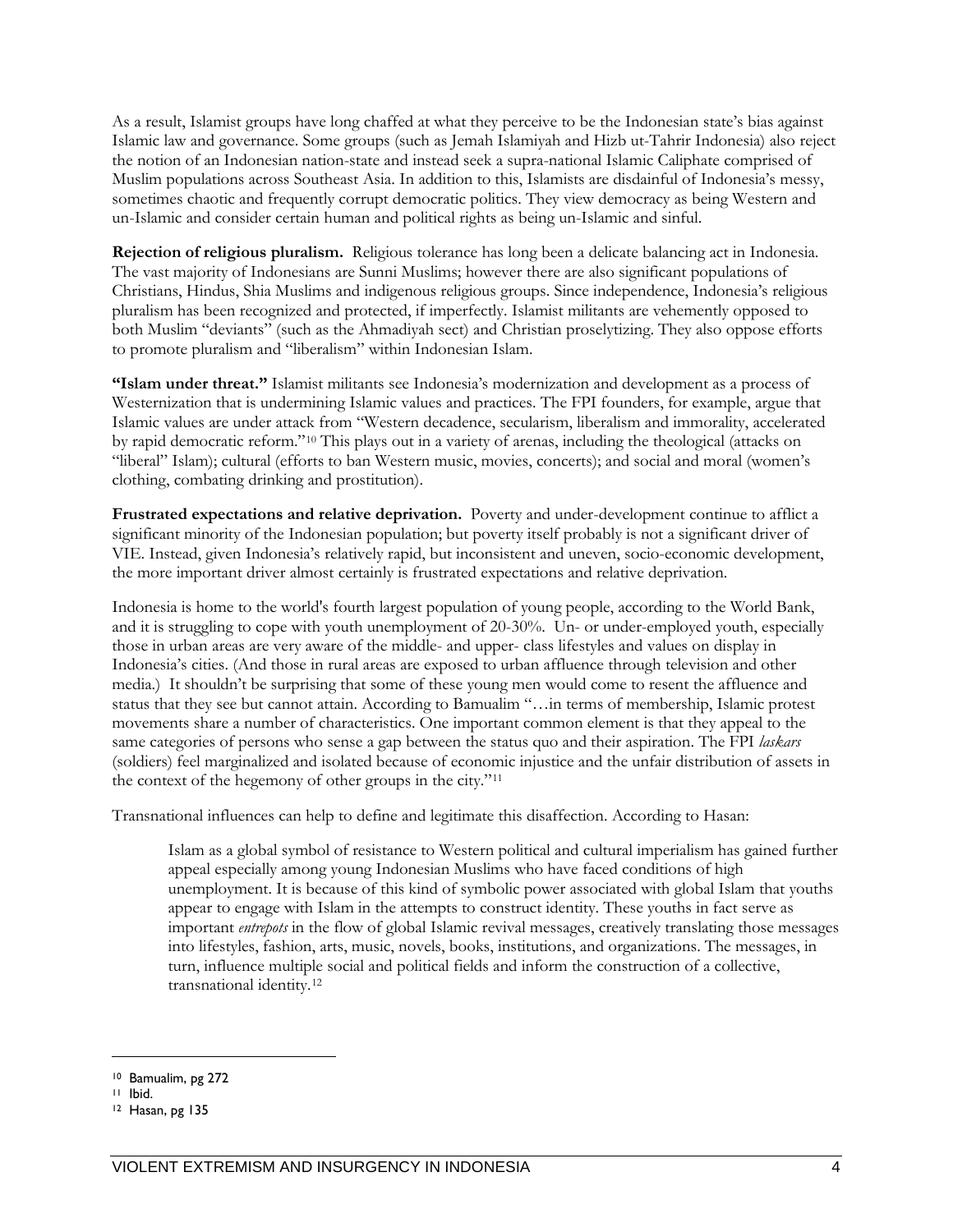**Transmission belts for VIE.** Finally, as noted in the Introduction, various "transmission belts" facilitate the dissemination of extremist ideas, networking and mobilizing. These include:

• The media:<sup>[13](#page-12-1)</sup> A vigorous media umbrella has served as a conduit and has played a crucial role in facilitating the transnational political and religious expansion to a large segment of Indonesian Muslims, who accepted reluctantly the rhetoric of calling others to "true" Islam. By playing on transnational issues that sparked debates across the world, especially those on protracted conflicts in Palestine, Afghanistan, Bosnia, Kashmir, and the Philippines, the Islamist media facilitates the Islamists' attempts to create solidarities and expand networks. The mushrooming of the Islamist periodicals has complemented and facilitated the widespread distribution of Islamist books in Indonesia. Since the fall of the Suharto regime in 1998, thousands of Islamist books have been published. Some books have appeared that clearly champion and propagate jihadist discourse and ideologues.

The Internet appears to be a space for the militant Islamists to develop roots and propagate their jihadist discourse in Indonesia and abroad. Utilizing the Internet, the pamphlets produced to glorify their thoughts and activities can instantly reach readers scattered across Southeast Asia countries where Islamist networks have been established. The Internet also serves as an interactive channel linking the militant Islamists and people all over the region.

Nevertheless, the Islamist media is not unified, but rather fragmented. Like the Islamist movements themselves, they have been engaged in the competition for the leading position on the discursive map of Indonesian Islam. Multiple actors offer different interpretations and meanings. Debates and controversies frequently erupt out of this competition especially over the prerogatives to define boundaries and interpret religious symbols and doctrines.

• Majelis taklim: *Majelis taklim* are regular gatherings for religious learning and practice that have become widespread among Indonesian Muslims, gaining prominence also in public discourse about national religiosity. According to ICG:

> The popularity of *taklim* as both a way to obtain religious instruction and a form of entertainment has soared with the post-Soeharto lifting of restrictions on freedom of association and assembly. They can attract anywhere from a few dozen to several thousand participants, and the teaching can encourage moderation, fanaticism or anything in between, depending on the speakers. For years, a popular Jakarta-based preacher named AA Gym held forth in his *taklim* on the rewards of entrepreneurship, and his followers were the essence of middle-class moderate Muslims… Religious groups across the ideological spectrum use *taklim* as a way of building a membership base, and extremist groups are no exception.[14](#page-12-2)

#### <span id="page-12-0"></span>**B. Mitigants of Violent Islamist Extremism**

Over the last 15 years Indonesia has weathered financial and political crises, regional insurgencies, and terrorist attacks. While it is vulnerable to traumas such as these, it also has demonstrated considerable resilience in response to such challenges. With regard to VIE, there are several important mitigants that have helped to limit its appeal and impact. These include:

**Broad public support for** Pancasila **and pluralism**. A majority of the Indonesian elite and people are comfortable having society, politics and government informed and influenced by, but not dominated or

<span id="page-12-1"></span><sup>&</sup>lt;sup>13</sup> This section is drawn from Hasan, pgs-136-138.<br><sup>14</sup> ICG, "From Vigilantism to Terrorism", pg 10.

<span id="page-12-2"></span>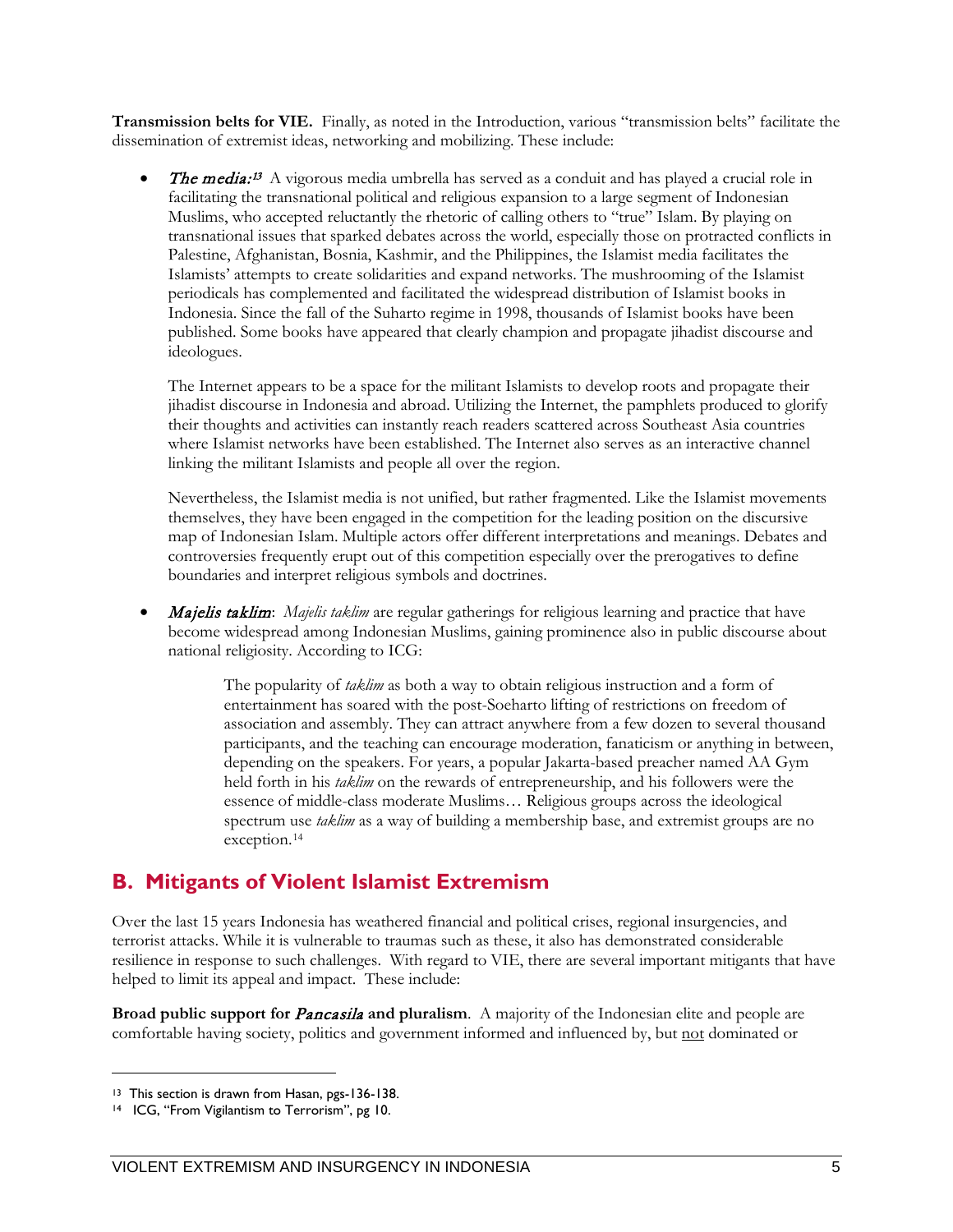bounded by, Islamic values and practices. Many Indonesian Muslims respect and value Indonesia's historical pluralism and tolerance and are wary of sectarian religious and political agendas. Therefore, public support for *pancasila,* with its useful ambiguity, remains high and there is only limited support for the application of shari'a law. These longstanding and widely held public attitudes help to limit, though not eliminate, the appeal of extremist views.

**The moderating influence of Nahdlatul Ulama and Muhammadiyah.** Indonesia's two huge Muslim social organizations, Nahdlatul Ulama (NU) and Muhammadiyah are the most important organizational embodiments of the moderating values described above. As such, they are central to the success of any efforts to undertake broad-based, institutional responses to VIE. NU, which is more traditionalist and rural, is thought to have 40 million members; Muhammadiyah, which is more modernist and urban, has some 30 million. Both organizations have affiliated political parties, schools, women and youth wings, charitable organizations, media outlets, etc. While they promote differing versions of Sunni Islam, both embrace pluralism and reject militancy, terrorism and intolerance.

**Fragmented Islamic authority.** Islam in Indonesia is not monolithic or hierarchical. While this results in multiple, and frequently competing, voices and interpretations of Islamic doctrine, it also means that no single interpretation or group can dominate discourse. This provides openings for extremists, but it also means that the views propagated by extremist groups compete against the views of multiple, more moderate groups.

**Democracy, political parties and civil society.** Indonesian has a multiparty political system, competitive elections, multi-tiered governance, fairly robust civil society (including the two behemoths, NU and Muhammadiyah) and a free media. Indonesia's largest political parties are pluralist while also (and some analysts believe, increasingly) associating themselves with Islamic values and symbols. There also are multiple, more genuinely Islamist parties, but electoral support for them has declined in recent elections. (See Annex B.) As a result of Indonesia's democratic politics, governments tend to enjoy legitimacy, there are channels (albeit imperfect ones) for expressing and redressing grievances, and political exclusion is relatively low. These positive aspects of Indonesian democracy limit -- but by no means eliminate -- the breadth and intensity of dissatisfaction with "the system."

**The government's anti-terrorism efforts.** Indonesia's religious and political elite were slow to recognize the risks VIE poses to Indonesia, but since the 2002 Bali bombings, the government has become more committed to and effective in combating VIE. Police and law enforcement efforts have made it much more difficult for terrorist groups to organize, train, and execute attacks. However, as will be discussed below, national and local government officials are reluctant, for political and other reasons, to restrict or punish hardline Islamist groups that promote violence and sometimes engage in it themselves.

#### <span id="page-13-0"></span>**III. VIOLENT ISLAMIST EXTREMISMTODAY**

#### <span id="page-13-1"></span>**A. Overview**[15](#page-13-2)

 $\overline{a}$ 

Ten years after the Bali bombings, VIE continues to exist in Indonesia and remains a potentially serious problem. According to Sidney Jones, in 2010 and 2011, the number of plots seemed to skyrocket, and this was taken as evidence that the police were falling down on the job. Seven separate groups were uncovered in 2011; the total number of deaths from terrorist crimes in 2010 was 10, all of them police officers, and in 2011, three, again all police.[16](#page-13-3)

<span id="page-13-3"></span><span id="page-13-2"></span><sup>&</sup>lt;sup>15</sup> This and the following section draw heavily on analysis by Sidney Jones and ICG.<br><sup>16</sup> Jones, "Changing terrain of terrorism in Southeast Asia," Straits Times, January 4, 2012.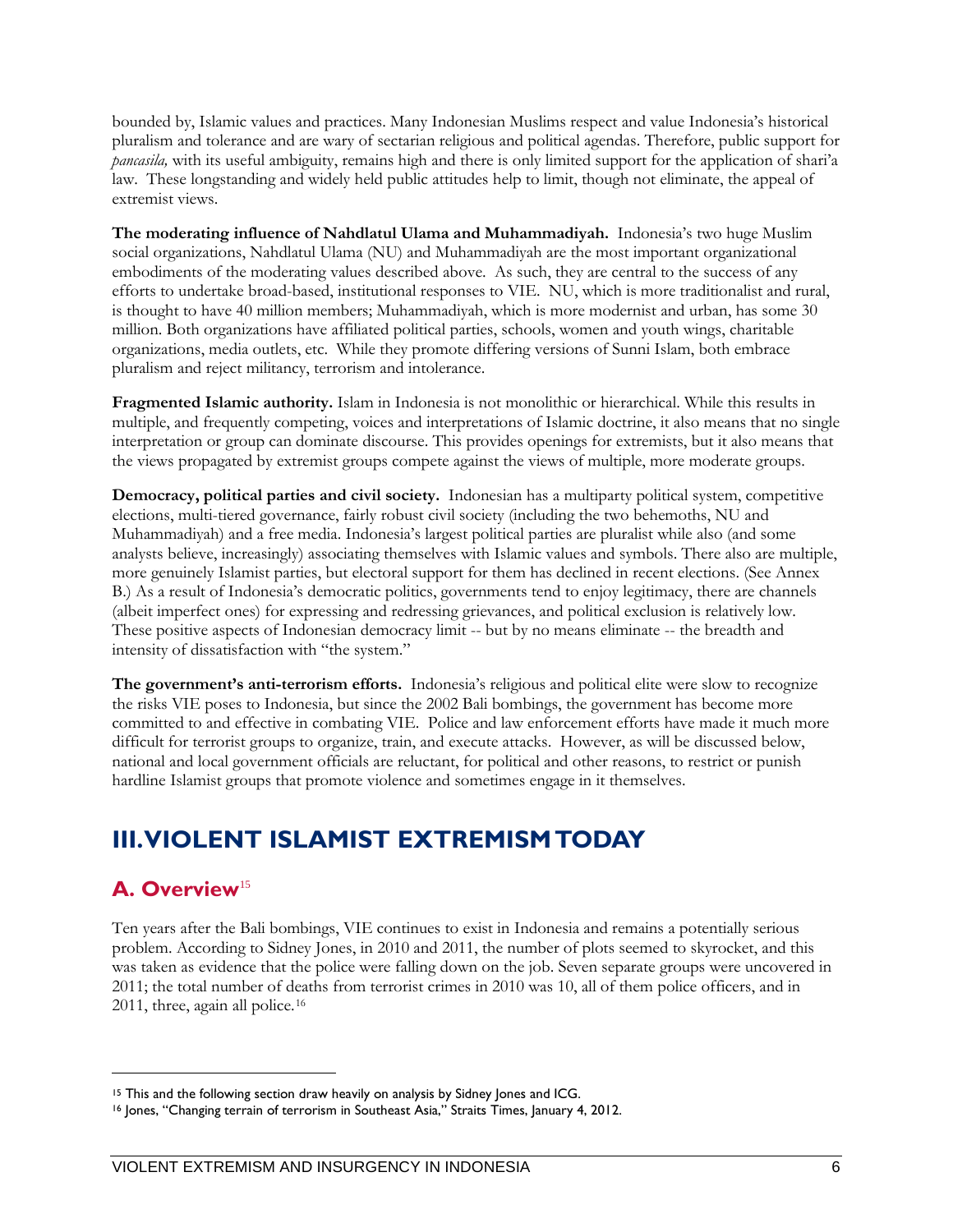Currently, the impact of Islamist extremism is most felt by religious minorities in Indonesia, both non-Muslim and Muslim. According to Sidney Jones:

The focus on foreigners has receded to the background and is likely to stay there - even the killing of Osama bin Laden at American hands did not bring it back … For the last two years, the focus of Indonesian terrorists has been overwhelmingly on domestic targets, primarily the police, but also local Christians. In the absence of other local drivers for radical recruitment, especially after the ending of communal conflicts in Ambon and Poso, the issue of "Christianization" can be exploited for recruitment purposes.[17](#page-14-1) 

According to the US Commission on International Religious Freedom:

In some parts of Indonesia a culture of impunity exists in which extremist groups operate with few consequences, harassing places of worship, extorting protection money from religious minorities, pressuring local officials to detain and restrict allegedly heterodox religious groups, and recruiting potential members for terrorist activities. This is not only a religious freedom concern, but a threat to Indonesia's tradition of tolerance and its democratic future.[18](#page-14-2) 

#### <span id="page-14-0"></span>**B. The changing character of VIE**

The characteristics, composition and goals of extremist groups are changing. According to ICG: "On the jihadi side, *Jemaah Islamiyah* (JI) has weakened and splintered, the result of ten years of anti-terrorist operations, leadership loss and internal rifts. None of the groups that have arisen since have had the same combination of size, depth of leadership, ideological rigour, geographical scope, international linkages, or commitment to training, supported by a network of schools."[19](#page-14-3) According to Sidney Jones: "As larger jihadi organisations like *Jemaah Islamiyah* have fragmented, new groups have emerged without the trained leadership or lengthy recruitment and indoctrination process that characterised the old ones … In the past, there were clear ideological lines within the radical fringe between Islamist thugs and jihadists. Today those lines have blurred, making deterrence more difficult."[20](#page-14-4)

Islamist terrorists today can be divided into two broad categories: those favoring suicide bombings or 'martyrdom operations' (*istisyahadat*) and those favoring secret, targeted assassinations (*ightiyalat*), aimed particularly at the police.[21](#page-14-5) According to ICG, the concept of *jihad fardiyah* (individual jihad) has also found its way into Indonesian jihadi thinking. This is "the notion that if war against Islam's enemies is an obligation for all Muslims, then it is permissible to wage it without a large organisation or a command from an imam. Two or three people, even single individuals, working on their own can contribute to the global jihad. Small groups are thus ideologically justified, even if the primary reason for their emergence may be the desire to avoid detection or the failure of larger organisations to satisfy the thirst of younger militants for action."[22](#page-14-6)

According to Sidney Jones, the new generation of militants comes from several sources: "members of old groups like *Jemaah Islamiyah* that have since fragmented, leaving some members isolated and not in regular touch with a leadership that has moved away from violence; disaffected members of the same groups that are looking for more militant homes; fugitives from earlier operations; former high-risk prisoners or men they

<span id="page-14-2"></span><span id="page-14-1"></span><sup>&</sup>lt;sup>17</sup> Jones, "The Ongoing Extremist Threat in Indonesia," pg 102.<br><sup>18</sup> US Commission on Religious Freedom, 2012. According to the Commission's report: "Since the 2008 Joint Ministerial decree "freezing" their religious activity, at least 50 Ahmadiyah mosques have been vandalized, 36 mosques and meeting points forcibly closed, and three Ahmadiyah followers killed in mob violence … During the reporting period, extremist groups forcibly closed or vandalized as many as 60 religious venues of religious minority groups other than Ahmadiyah, an increase from the previous year. Most cases were reported in West Java, with others in East Java, West Lombok, West Sumatra and Madura." <sup>19</sup> ICG, "From Vigilantism to Terrorism", pg 9-10

<span id="page-14-4"></span><span id="page-14-3"></span><sup>20</sup> Jones, "The Changing Terrain of Terrorism," Straits Times, January 4, 2012.

<span id="page-14-5"></span><sup>21</sup> Jones, "Violent Extremism in 2012," Tempo, January 9, 2012

<span id="page-14-6"></span><sup>22</sup> ICG, "From Vigilantism to Terrorism," pg 9-10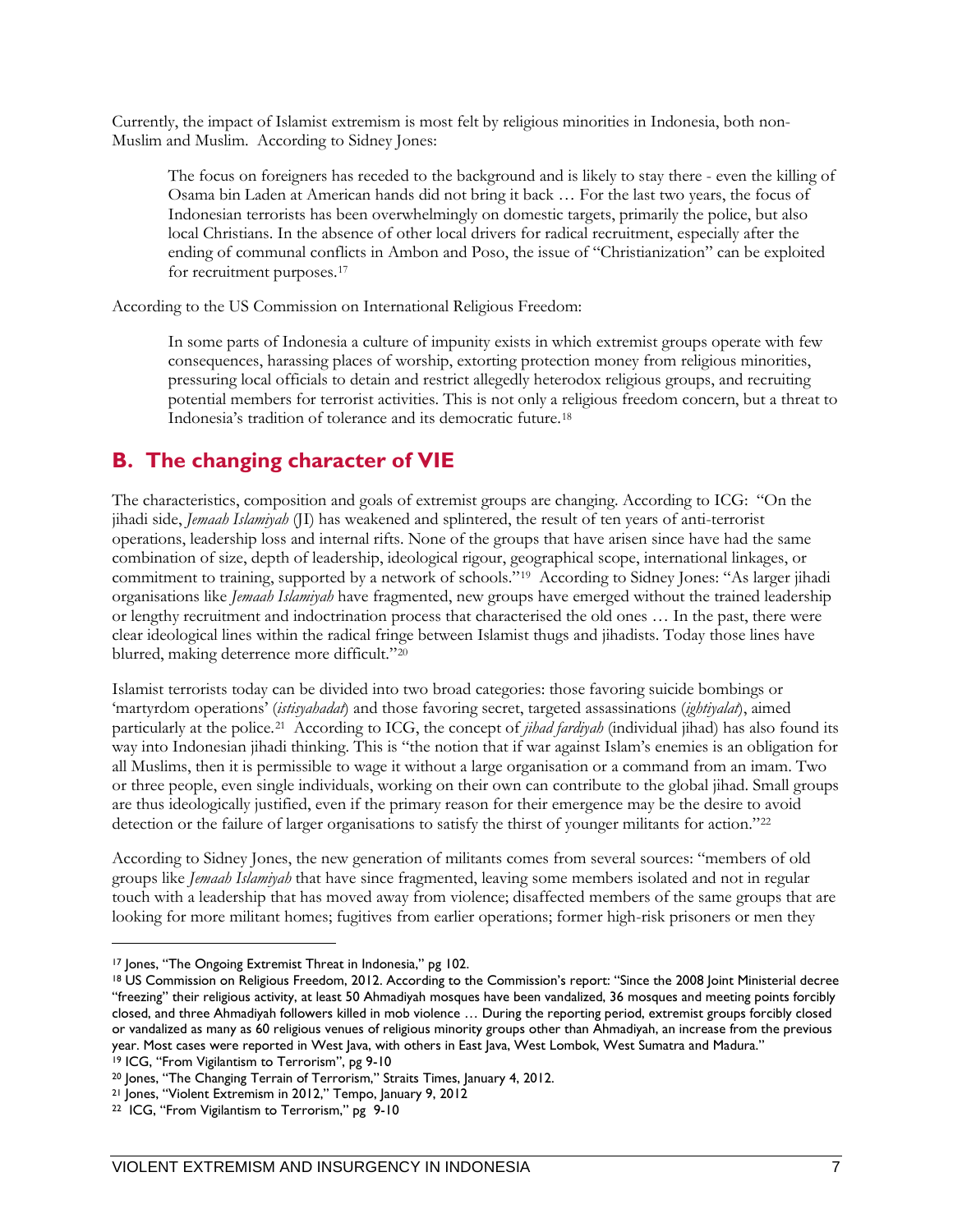recruited inside, inadequately monitored after their release; younger siblings of slain or detained terrorism suspects; members of the military wing of *Jamaah Anshorut Tauhid* (JAT); others who have taken part in military training *(tadrib*) who want to test their skills; and new groups inspired by radical preachers who seek arms and training from any of the above or who teach themselves bomb-making from the internet.["23](#page-15-2)

The path they take toward radicalization differs. According to Jones, "many more are coming from state high schools than from pesantrens, and while many come from fairly poor backgrounds…there are also among them well-educated university students. What they have in common is exposure to radical preachers who convince them that officials who do not enforce Islamic law are thought oppressors; that Muslims who subscribe to any law other than shariah are apostates; that Christians and Jews are the natural enemies of Islam; and all of the above are legitimate targets."[24](#page-15-3)

According to ICG, these men represent a generational shift from the jihadis trained abroad or who got their first combat experience a decade ago in the two major post-Soeharto communal conflicts in Ambon, Maluku and Poso, Central Sulawesi. They are less skilled, less experienced and less educated than the Afghan and Mindanao alumni, most of them coming from poor backgrounds and relying on petty trade for their livelihood.[25](#page-15-4) According to ICG:

Anti-vice raids and actions against non-Muslim minorities are becoming a path to more violent jihadism in Indonesia. The 2011 suicide bombings of a police mosque in Cirebon, West Java and an evangelical church in Solo, Central Java were carried out by men who moved from using sticks and stones in the name of upholding morality and curbing "deviance" to using bombs and guns. They show how ideological and tactical lines within the radical community have blurred.<sup>[26](#page-15-5)</sup>

#### <span id="page-15-0"></span>**IV. INDONESIAN RESPONSES TO VIE**

The Indonesian government's response to Violent Islamist Exremism has been mixed. It has included relatively effective intelligence gathering and police operations, but a mixed record preventing extremism by addressing the enabling environment for extremism. This mixed CVE picture is in large part attributable to the complex politics that influence responses to VIE.

#### <span id="page-15-1"></span>**A. The politics of Countering Violent Extremism (CVE)**

Local and national level political considerations influence the Indonesian government's CVE efforts. At the local level, the advent of decentralization and local elections has made local politicians more susceptible to pressure from hardline groups – or willing to appear more Islamic in order to preempt such groups - especially in the run-up to elections. As a result, numerous local ordinances enforcing Islamic values have been adopted. And even though they are of doubtful constitutionality, the national government has been reluctant to challenge them. According to Sidney Jones, "If the government cannot move against the mayor of Bogor who defies a Supreme Court ruling on the construction of a church, it is hardly likely to take on the much touchier task of identifying sources of extremist teaching."[27](#page-15-6) Moreover, according to Jones, many Muslim leaders at the district level remain convinced that the terrorism issue is a plot by the police to divert attention from corruption scandals and keep the counter-terrorism funds flowing.[28](#page-15-7) 

<span id="page-15-2"></span><sup>23</sup> Jones, "Violent Extremism in 2012," Tempo, January 9, 2012

<span id="page-15-3"></span><sup>24</sup> Jones, "Violent Extremism in 2012," Tempo, January 9, 2012

<span id="page-15-4"></span><sup>25</sup> ICG, "From Vigilantism to Terrorism," pg 1.

<span id="page-15-5"></span><sup>26</sup> ICG, "From Vigilantism to Terrorism," pg 1.

<span id="page-15-6"></span><sup>27</sup> Jones, "Violent Extremism in 2012," Tempo, January 9, 2012

<span id="page-15-7"></span><sup>&</sup>lt;sup>28</sup> Jones, "Changing terrain of Terrorism," Straits Times, January 4, 2012.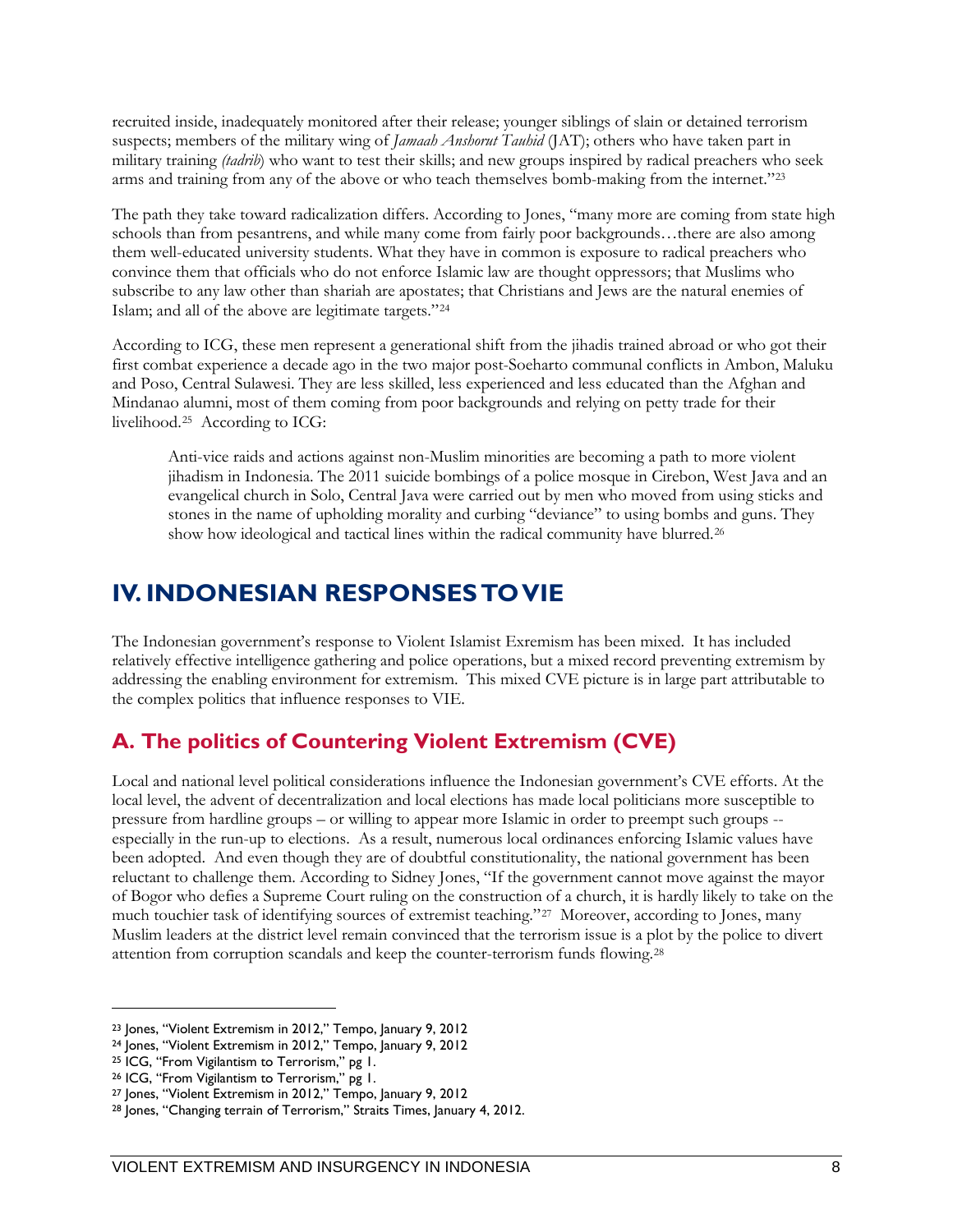At the national level, "the lack of any whole-of-government approach to countering extremism is striking."[29](#page-16-1) According to Sidney Jones:

This is partly because no one can agree on the nature of the threat. With less than a dozen people killed by terrorists each year for the last five years, many don't see why it should get so much attention…For many in the human rights community, hard-won freedom of expression will be at risk if the government starts targeting hate speech or trying to control the content of Friday *khutbah*  (prayers). In much of the Muslim community, the fear is that Islam will be stigmatized.[30](#page-16-2)

The coalitional nature of Indonesian national politics and government, which results in multi-party cabinets, also contributes government inaction and incoherence. According to Ken Ward:

[In] the absence of one or two near-majority parties, multiparty government has been unavoidable in Indonesia since 1998, and governing coalitions have always found it wise to include some Muslim parties in their ranks. Political leaders such as President Yudhoyono and Megawati, his predecessor, have often chosen to ignore provocations from Muslim organizations rather than risk a backlash that could have a negative impact either on coalition stability or on future electoral prospects.[31](#page-16-3)

Finally, there also is no consensus in the Indonesian Muslim community on what constitutes unacceptable speech or incitement to violence. According to ICG:

Many of the more radical clerics openly talk of how shedding the blood of a particular group – *thaghut*, *kafir*, Ahmadiyah or others – is permissible (*halal*) or that certain kinds of institutions, such as *mesjid dhiror*, are permissible to attack. It is clear from the Cirebon case that this can provide direct inspiration to the commission of violence, yet there is virtually no discussion on the consequences of such speech, let alone how to go about discouraging it.<sup>[32](#page-16-4)</sup>

#### <span id="page-16-0"></span>**B. Government Responses**

**Detachment 88 (**Densus 88**) and law enforcement.** Detachment 88 or *Densus 88* was formed within the Indonesian Police after the 2002 Bali bombings by JI. With support from Australia and the US, it has been fairly effective in intelligence gathering and killing or capturing suspected terrorists. In February 2010 it discovered and disbanded an extremist training camp in Aceh. Twenty-six men were killed by police and several dozen remained on the wanted list. The total number of suspects arrested and charged was close to a hundred, with about a dozen more released after questioning. In 2011, there were 93 people arrested on terrorism charges, 121 prosecutions, and seven pending cases involving 33 defendants. In June, radical cleric Abu Bakar Ba'asyir was sentenced to 15 years imprisonment based upon his support for the terrorist training camp in Aceh.[33](#page-16-5)

But Densus 88 also has been criticized for excessive use of lethal force. It has been involved in a number of operations against separatists in Papua and Maluku, with officers saying their participation was justified because the nation's Law on Terrorism categorizes armed insurgence as an act of terrorism. It has been linked to a string of incidents in which Papuan independence leaders have been arrested and killed. On June 14 a security unit led by Densus 88 shot and killed Mako Tabuni, the Secretary-General of the West Papua National Committee (KNPB). Tabuni, who was unarmed, was shot at least six times by the security element in the Cendrawasih University area in Abepura.

<span id="page-16-1"></span><sup>29</sup> Jones, "Violent Extremism in 2012," Tempo, January 9, 2012.

<span id="page-16-2"></span> $30$  Ibid.

<span id="page-16-3"></span><sup>31</sup> Ward, pg 153.

<span id="page-16-5"></span><span id="page-16-4"></span> $32$  ICG: "From Vigilantism to Terrorism," pg 12.<br> $33$  See the US Department of State 2011 Report on Terrorism and Sidney Jones, "The Ongoing Extremist Threat."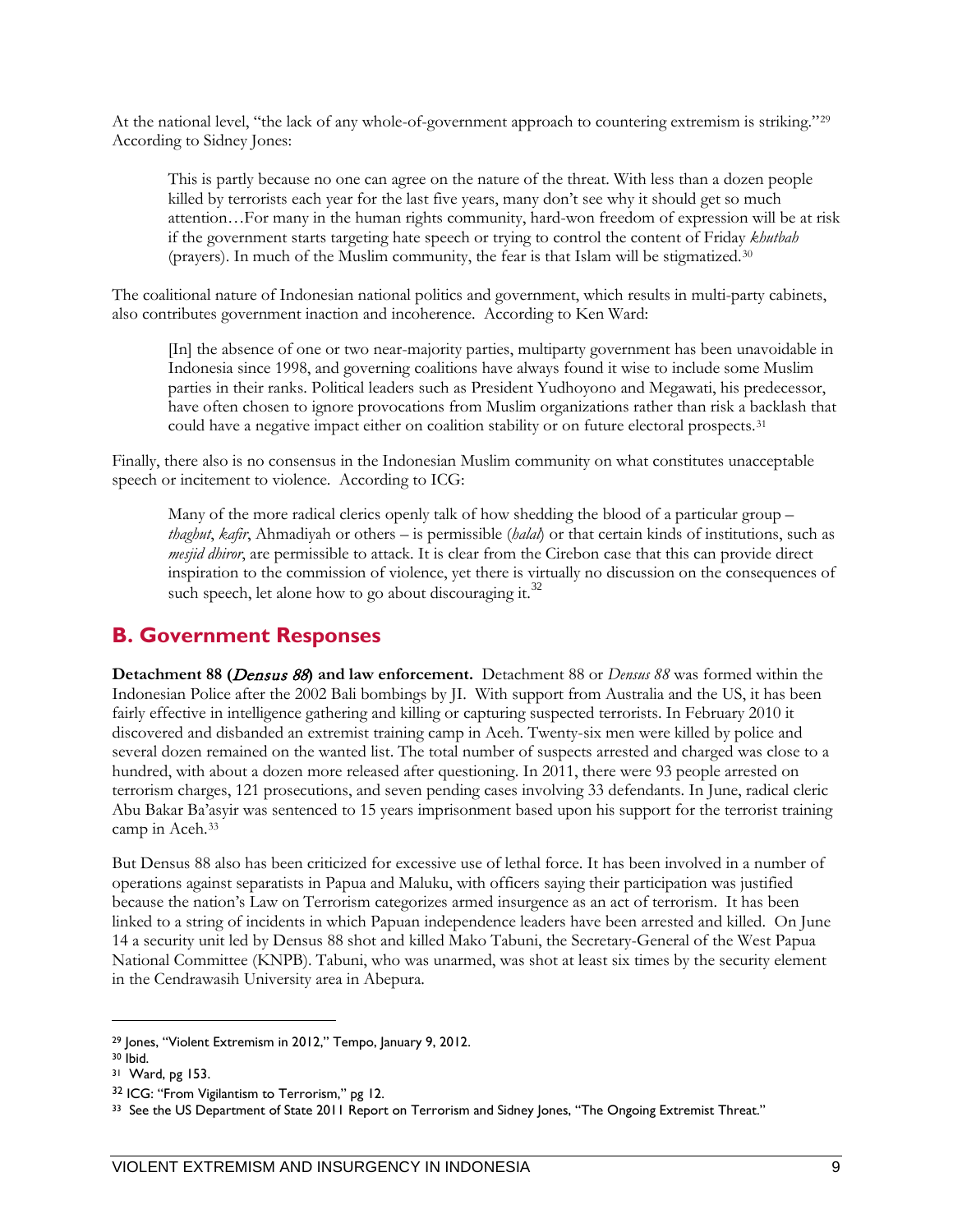**The National Anti-Terrorism Agency (Badan Nasional Penanggulangan Terorisme or BNPT).**  BNPT was created in September 2010 to coordinate everything from intelligence-gathering to prevention efforts. Long in gestation, it was fast-tracked after the 2009 Jakarta hotel bombings and became the instrument for bringing the Indonesian National Armed Forces (TNI) more formally into counter-terrorism activities. According to Sidney Jones:

There are many parts of the BNPT that are not working smoothly but the most disappointing is the prevention directorate – which is led by a respected TNI officer. No one in the section has any experience with radical movements, let alone with prevention strategies. … There is another problem with the military getting involved in terrorism**.** Indonesia has prided itself on treating terrorism as crime, to be addressed by civilian law enforcement agencies, rather than a war, to be fought by the military. It has been scrupulous about arresting suspects and bringing them to trial, seeing them as criminals with the potential for rehabilitation rather than enemies to be eliminated. Granted, some of those deemed rehabilitated turned out to be recidivists who rejoined their old networks on release, but that should not discredit the assumption that the individuals concerned are redeemable – particularly when one looks at their ages. If anything, it should lead to an intensified effort at prison reform.[34](#page-17-0)

**Deradicalization efforts.** According to a 2010 Rand report, there is no Indonesian rehabilitation program in the sense of the centrally driven, highly structured, and well-resourced programs implemented in Singapore and Malaysia. According to Rand:

It is probably more accurate to speak of an Indonesian *approach* to rehabilitation, which was developed and implemented by the leaders of Detachment 88—Indonesia's special counterterrorism police unit—in the course of its interaction with JI detainees … The Indonesian approach to deradicalization operates at two levels: It seeks to develop intelligence on the terrorist network and to return detainees to society. The key objective is not to change the mindset of the terrorists but to obtain intelligence on the terrorist network in order to disrupt it and prevent terrorist attacks.[35](#page-17-1)

BNPT is aware of the importance of cooperating with the mainstream Muslim organizations and has signed MOUs with at least 8 Islamic institutions to implement educational counter terrorism programs and has organized seminars on deradicalization in cooperation with MUI and other Muslim organizations. These have been met by criticisms and counter seminars by Islamist organizations, which portray BNPT as anti-Islam."[36](#page-17-2) 

According to Rand, from a terrorism-prevention perspective, Indonesia's program has been very successful in eliciting information that has enabled the police to disrupt the terrorist network in Indonesia. Additionally, the Indonesian approach has succeeded in inducing high-ranking detainees to recant and denounce violence and to work with the police to persuade other detainees to cooperate. [37](#page-17-3) However, the Rand report also notes that of several hundred militants detained since the October 2002 Bali bombing, only 20 are considered reformed and are actively working with police. There have also been cases of recidivism. At least 20 recidivists were involved in the terrorist network uncovered in Aceh in March 2010, including some who had previously been arrested for ordinary crimes, such as drugs and, in one case, murder.<sup>[38](#page-17-4)</sup>

**Counter-radicalization efforts.** Indonesia has some 800,000 mosques and 30,000 Islamic schools, so it is a huge challenge to undertake retail-level efforts to counter radicalization. Moreover, according to ICG, "The fusion of religious vigilantism in the name of upholding morality and orthodoxy with jihadism vastly complicates the government's counter-radicalisation task. While most people are willing to condemn

<span id="page-17-0"></span><sup>34</sup> Jones: "TNI and Counter Terrorism," Strategic Review, January 9, 2012.

<span id="page-17-1"></span><sup>35</sup> Rand 2010, pg 106-107.<br>36 RSIS 2012 brief

<span id="page-17-2"></span>

<span id="page-17-3"></span><sup>37</sup> Rand 2010 pg 109

<span id="page-17-4"></span><sup>38</sup> Ibid, pg 115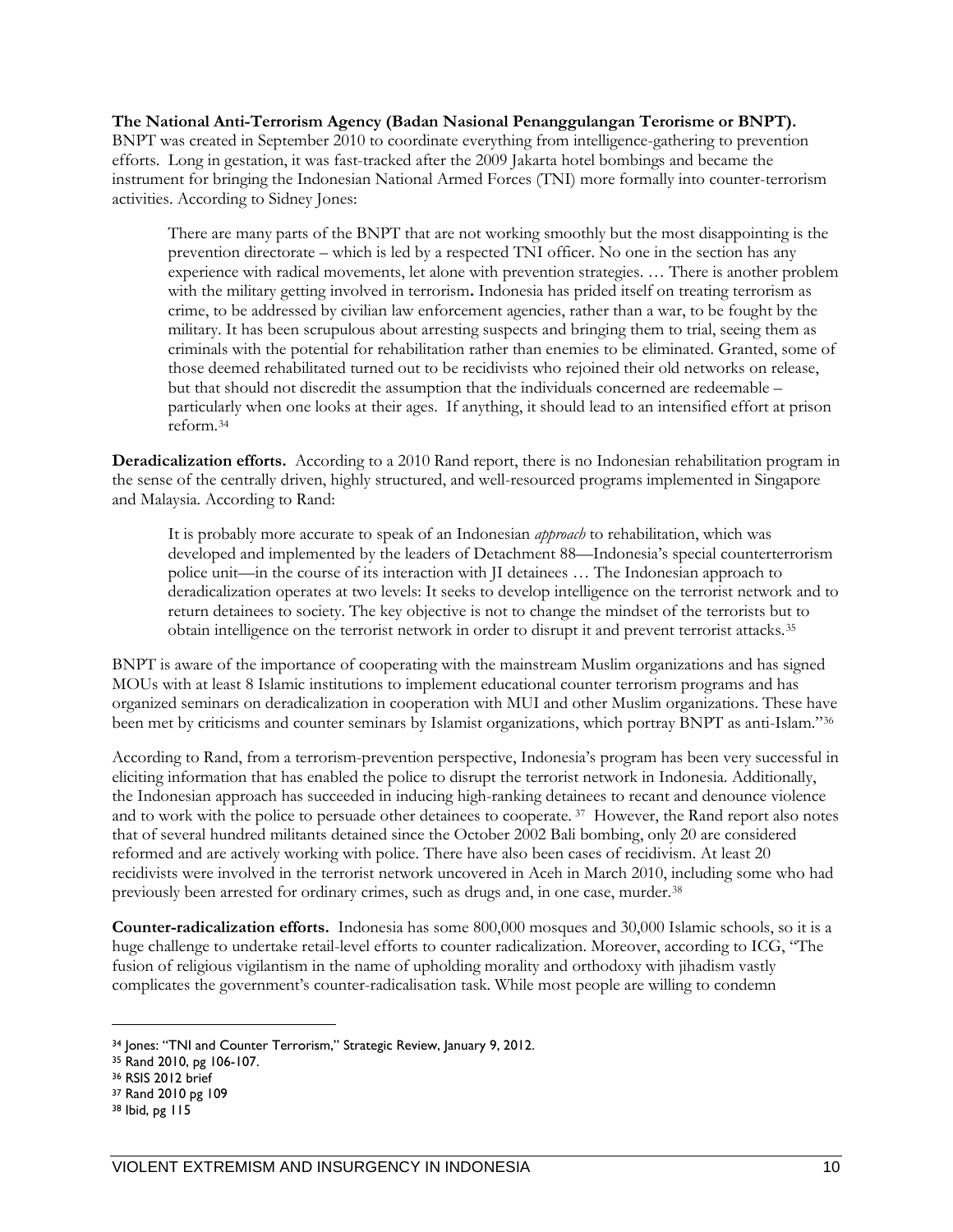terrorism, hardline vigilantes often have support from officials in government and quasi-government institutions like the Majelis Ulama Indonesia (MUI), especially at the local level."[39](#page-18-2)

As a result, according to Sidney Jones, Indonesia's handling of non-terrorist extremism has been "abysmal." According to Jones, "After a period of decline, groups like the Islamic Defenders Front (Front Pembela Islam, FPI), the coalition of which it is a part, Forum Umat Islam (FUI), and a host of smaller "anti-apostasy" groups appear to be stronger than ever, with apparent political backing from officials at the local and national level. They have been allowed to systematically intimidate Christian congregations, the Ahmadiyah community, and other sects deemed "deviant," gay activist groups and others, with little fear of intervention, let alone prosecution by police, except when their actions result in serious physical injury."[40](#page-18-3)

Although the politics of countering radicalization are tricky, the ICG observes: "In democratic Indonesia, there is an understandable reluctance to promote stricter enforcement of laws against incitement or spreading hatred that were used in the recent authoritarian past to suppress dissent. Still, the government could set an example by setting standards for any *taklim* taking place on government property or in government-assisted schools, and withdrawing funding or other forms of support from institutes or individuals that promote hatred.[41](#page-18-4) And Jones warns: "The potential for cooperation between jihadis and other extremists should give an urgency to the prevention programme of the BNPT, but the programme will be doomed to failure unless a policy of zero tolerance for religious vigilantism and protection of minority rights is in place more widely."[42](#page-18-5)

#### <span id="page-18-0"></span>**V. REGIONAL INSURGENCIES**

Care should be taken in discussing armed separatist movements in Indonesia alongside Islamist extremist groups. Both use violence against the state, but there are important differences between them and therefore they should not be conflated. First, armed separatist movements in Indonesia typically haven't adopted terrorism as a central tactic. Second, both globally and in Indonesia, the demands of separatists tend to be negotiable (ie, through the provision of greater autonomy) whereas the goals and demands of VIE groups tend to involve a fundamental reordering of government and society. Third, despite the prior point, the Indonesian state has tended to view separatism as a greater threat to national security and integrity than Islamist extremism, and therefore has used military force and other forms of repression against separatists more readily than against VIE groups. Finally, Indonesia's separatist movements aren't fundamentally anti-Western and in fact usually seek support from the West. Indeed, some separatist movements (e.g. in East Timor and Aceh) have received varying degrees of international legitimation.

As noted in the introduction, the dynamics driving regional conflicts and insurgencies in Indonesia are complex and situation-specific. A great deal has been written on these conflicts since 1998 and USAID Indonesia has extensive hands-on experience with them. Therefore, in this section we offer only a brief overview of these dynamics, with a focus on the situation in Papua.

#### <span id="page-18-1"></span>**A. Drivers and mitigants of regional insurgencies**

In general terms, the drivers of regional insurgencies and conflicts are what might be expected given Indonesia's geographic expanse, history, and ethno-religious diversity. Although the significance of specific drivers varies from place to place, in general they include: 1) historic over-centralization and political repression; 2) economic exploitation by Jakarta; 3) abuses by security forces, and 4) a desire to protect distinct ethno-national identities in the face of powerful Indonesian/Javanese cultural influences. The fall of Soeharto

<span id="page-18-2"></span><sup>39</sup> ICG, "From Vigilantism to Terrorism," pg 1.

<span id="page-18-3"></span><sup>40</sup> Jones, "The Ongoing Extremist Threat," pg 101.

<span id="page-18-4"></span><sup>41</sup> ICG, "From Vigilantism to Terrorism," pg 12.

<span id="page-18-5"></span><sup>42</sup> Jones, "The Ongoing Extremist Threat," pg 102.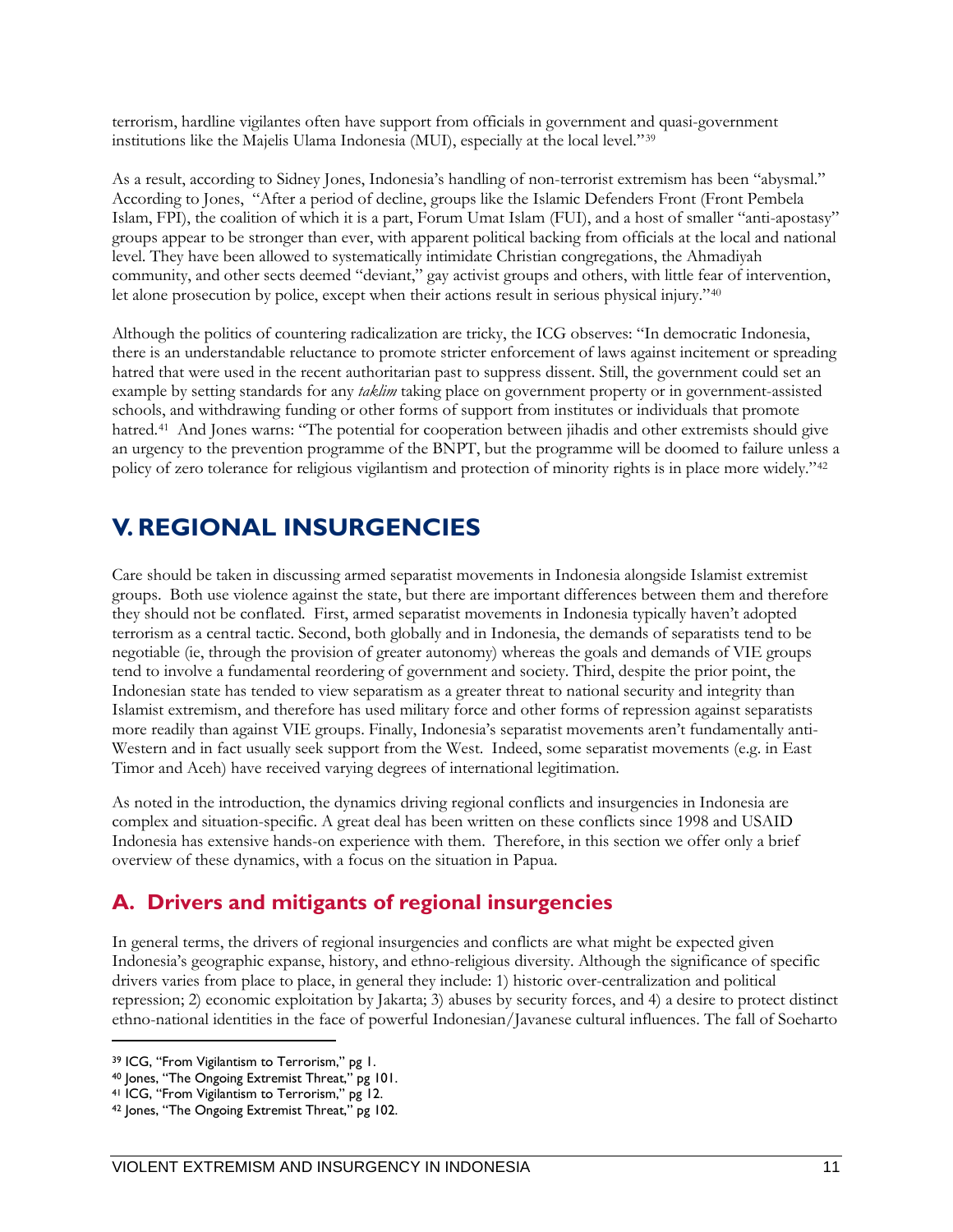allowed for debate, organizing, and mobilization at the regional level that hadn't been possible under the New Order. In Aceh, the separatist rebellion was fuelled by a desire for political and religious autonomy as well as greater control over oil and gas. Papua's continuing low intensity insurgency has been fuelled by its contested incorporation into Indonesia in 1969, Papuans being ethnically different from the rest of Indonesia, and Papuans feeling marginalized and exploited by the Indonesian government.

At the same time, several factors have mitigated the scope and intensity of armed separatist movements. First, over a 30 year period the Soeharto regime forged a relatively strong sense of nationhood through the use of a common language, nationwide TV and radio broadcasting, and the creation of a state apparatus (bureaucratic and military) that extended to the farthest reaches of the archipelago. Second, Indonesia's post-1998 political party law, which requires that parties be essentially national, not regional, puts a damper on regional political movements.<sup>[43](#page-19-2)</sup>

Third, since 1999 decentralization ("regional autonomy") has given more authority and resources to local elites. However, power was devolved not to the large provinces, but to the much smaller districts. According to Aspinall, this has had the effect of fragmenting politics and splitting political identities. When political actors seek power at the district level, it makes little sense for them to appeal to large ethnic constituencies of the sort that could potentially be state-challenging.[44](#page-19-3) As a result, according to Ed Aspinall:

More than twelve years after democratisation began, there is remarkably little organised ethnic conflict in Indonesia, and ethnicity rests only lightly on national politics. Not only has the incidence of communal violence declined sharply, but new modes of inter-ethnic coalition building and cooperation have emerged. This is most visible in the direct elections of local government heads that are held every five years in the country's 33 provinces and more than 500 districts. In areas which are ethnically mixed, a new political norm has emerged during these elections: the formation of crossethnic coalitions.[45](#page-19-4) 

That said, Ambon and Poso remain potential flashpoints, the first because of the failure of any reconciliation at a grassroots level, the second because of the number of inducted jihadists still active. And as Sidney Jones notes, they are not the only places where tensions that may stem from completely non-religious causes, like land disputes, have the potential to fall out along religious lines, with radical websites fanning the flames.<sup>[46](#page-19-5)</sup>

Finally, in response to the armed separatist movements in Aceh and Papua, both provinces were granted "special autonomy." Although there are differences between the two arrangements, in general "special autonomy" is supposed to enhance the three provinces' – Papua subsequently was split into two provinces – political and fiscal autonomy and give them greater control over their resources. In the case of Aceh, this included allowing the formation of regional political parties, which now dominate politics in Aceh. Special autonomy serves as a mitigant to VEI to the extent that it addresses or reduces the grievances that contribute to extremism. In the case of Aceh special autonomy has been a significant mitigant; in the case of Papua, it has not.

#### <span id="page-19-0"></span>**B. Papua/Papua Barat**

<span id="page-19-1"></span>Papua and Papua Barat (West Papua) are Indonesia's eastern-most provinces; the former shares a land border with Papua New Guinea. Prior to 2003 the two provinces were a single province, Papua, which was incorporated into Indonesia in 1969 through the controversial, UN-supervised "Act of Free Choice." Papua/West Papua comprise a huge land area and are thinly populated, originally by Melanesian Papuans.

<span id="page-19-2"></span><sup>43</sup> According to Edward Aspinall, because of the ban on regional parties, "the contentious ethnic politics of the early years of the transition were never crystallised, captured or perpetuated by the party system. See Aspinall, 2010. <sup>44</sup> Aspinall, 2010.

<span id="page-19-4"></span><span id="page-19-3"></span><sup>45</sup> Ibid.

<span id="page-19-5"></span><sup>46</sup> Jones, "Violent Extremism 2012," Tempo, January 9, 2012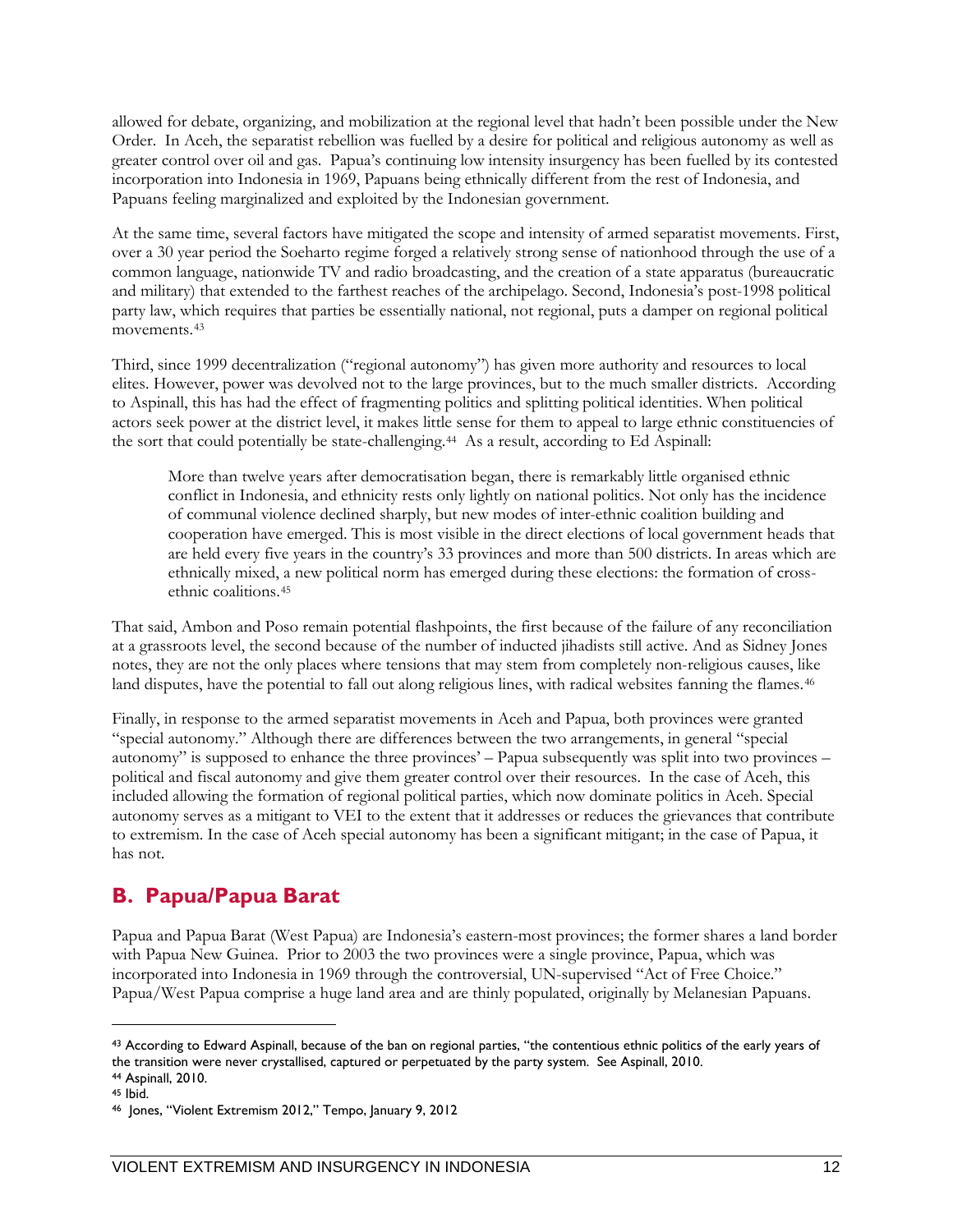Although resource rich (and home to huge Freeport McMoRan mines) Papua's development lags behind the rest of Indonesia.

Under the Soeharto government's transmigration program, many Javanese Indonesians emigrated to Papua. Today, as many as half of Papua's 3.6 million inhabitants are fro[m Java.](http://en.wikipedia.org/wiki/Java) Cultural differences between indigenous Papuans and Indonesians and complaints about the Javanization of Papua have fuelled mistrust and tensions. Cultural differences have been aggravated by indigenous people's perceptions that they have been left behind economically by a flood of Indonesian immigrants

Opposition to Indonesian control of Papua has existed since 1963. This opposition takes two forms: those in favor of a federation with Papua New Guinea (PNG), and those whom prefer independence as West Papua or "West Melanesia." Since the 1960s the Free Papua Movement (Organisasi Papua Merdeka or OPM) has waged a low-level but diehard guerilla separatist campaign. The OPM has mounted attacks against Indonesian government outposts, private and government-controlled businesses and civilian settlements. OPM supporters have conducted various protests and flag-raising ceremonies for [independence](http://en.wikipedia.org/wiki/Republic_of_West_Papua) or federation with [PNG.](http://en.wikipedia.org/wiki/Papua_New_Guinea) Although the OPM is a marginal military and political actor, the fact of its existence has justified an intimidating Indonesian military and police presence in Papua, which has led to periodic human rights abuses.

For the Indonesian government in the post-Soeharto era, an effective separatist movement in Papua represents a threat both to the integrity of the Indonesian nation-state and to Indonesia's regional and international stature. In 2001, "Special Autonomy" status was granted to Papua province, although to date, implementation has been partial (In Aceh the 2005 peace agreement allowed for local political parties and empowered local police to keep the peace. In Papua national security forces from outside the province enforce internal security and are seen by many as an occupying force.) In 2003 Papua was split into the provinces of [Papua](http://en.wikipedia.org/wiki/Papua,_Indonesia) and [West Papua.](http://en.wikipedia.org/wiki/West_Papua_(province))

Since 2007, the Yudhoyono government has been promoting a "new deal" for Papua, aimed at accelerating development through better infrastructure, education and social services. But in the last few years, the provinces have seen a surge in violence, accompanied by protests, attacks, and counterattacks by armed groups, and attempts by the government to suppress the growing dissent. These activities have intensified in recent years with the establishment of the West Papua National Committee (Komite Nasional Papua Barat, KNPB), a pro-independence group from the central highlands that is closely linked to two groups abroad, International Parliamentarians for West Papua and International Lawyers for West Papua.

The government has been growing increasingly concerned about the internationalization of the independence struggle. According to ICG, "The government's worst fear is that the activities of these groups could lead to delegitimisation of the 1969 Act of Free Choice... This concern has led to sometimes excessive use of force against pro-independence actions, harsh penalties for non-violent use of independence symbols like the Morning Star flag, frequent instances of torture and ill-treatment of suspected separatists, surveillance of politically active civil society groups, creation of parallel institutions to compete with and undermine community groups and tight restrictions on international access to Papua.. Such actions play into the hands of groups like the KNPB who believe heavy-handed actions by security forces help their cause abroad."<sup>[47](#page-20-0)</sup>

According to ICG: "The two sentiments that define the political impasse in Papua are frustration on the part of many Papuans that "special autonomy" has meant so little, and exasperation on the part of many Indonesian government officials that Papuans are not satisfied with what they have been given. The gulf between the two might be reduced by dialogue, but any prospect of serious talks is hampered by an unwillingness of Jakarta to treat the problem as essentially a political, rather than an economic one."[48](#page-20-1)

<span id="page-20-0"></span><sup>47</sup> ICG: Dynamics of Violence in Papua, pg 1.

<span id="page-20-1"></span><sup>48</sup> ICG: The Deepening Impasse in Papua, pg. 1.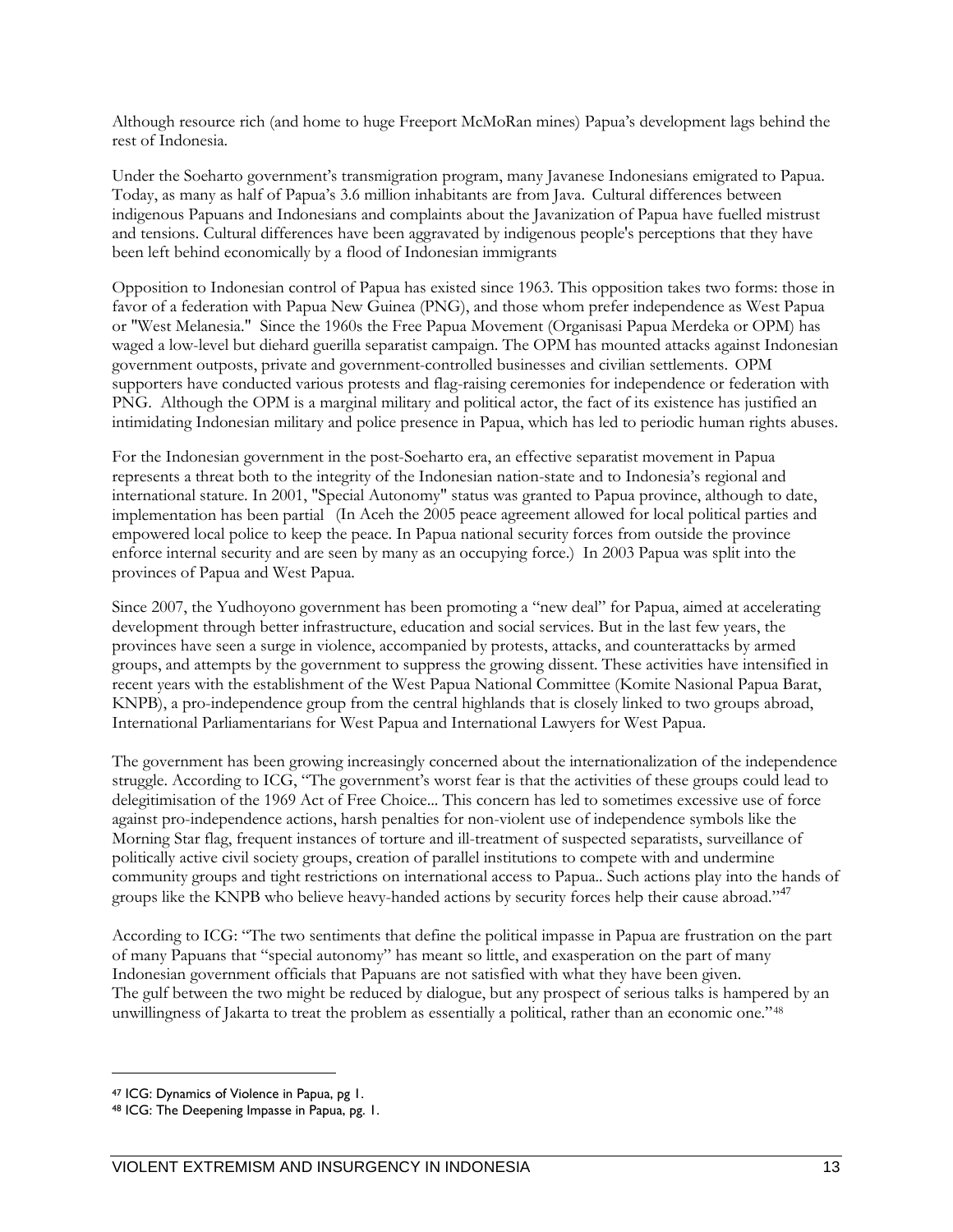Finally, as the ICG notes, the imperatives of development and security seem to operate at cross-purposes. In an attempt to respond to mounting grievances, in September 2011, President Yudhoyono signed a decree creating the Unit for the Acceleration of Development in Papua and West Papua (*Unit Percepatan Pembangunan di Papua dan Papua Barat*, or UP4B). Although an earlier draft decree empowered the unit to address sensitive but important topics such as conflict mediation and human rights, the final version focused almost exclusively on development issues, such as poverty, education, health, and infrastructure. But access to Papua remained tightly controlled. Few foreign journalists and human rights researchers can visit independently without close monitoring of their activities.

#### **VI. ASSESSMENT OF VE/I RISK AND PROGRAM IMPLICATIONS**

#### <span id="page-21-0"></span>**A. Defining the potential impact of VE/I in Indonesia**

Violent extremism and insurgency continues to be a challenge to the Indonesian government, to the country's moderate religious leaders and to society more generally. But in its current form, VE/I doesn't pose a serious threat to the functioning or integrity of the Indonesian state. Any single incident of terrorism – even a major one – is unlikely to threaten Indonesia's political stability. And even if there were a larger and more lethal separatist insurgency in Papua, the lives of most Indonesians would be little affected by it. Therefore, the risk and potential negative impact of VE/I should not be exaggerated.

However, there are a number of negative consequences of  $VE/I$  -- and some of the state's responses to it. These include:

- The loss of innocent lives;
- The negative impact on the economy;
- Fueling sectarian and ethnic mistrust, animosity and conflict;
- Damaging basic human rights, the rule of law and democratic freedoms including freedom of religion;
- Enlarging the internal security function of the police and the military, which increases the risk of abuse by both; and
- Damaging Indonesia's regional and international stature and credibility.

<span id="page-21-1"></span>These negative consequences of VE/I make it a significant ongoing problem for Indonesia.

#### **B. Current and future VE/I risk**

The biggest risk currently and going forward regarding violent extremism is not being aware of and responsive to the changes occurring among Indonesian Islamists. According to Hasan:

Transnational jihadism in Indonesia has constantly shifted and transformed along with the changes taking place both at the global and local levels. In terms of their organizational structures, the transnational Islamist groups have generally been broken; their leaders and members, in general, have become mired in internal debates and conflicts. However, as social movements, embedded in interpersonal networks and informal nodes of activism, they retain deep roots and a long **vision of establishing an Islamic state ...** The only remaining hope for the militant jihadist groups is the mushrooming of the da'wa groups which designate youth as the main target while adopting an accommodative strategy to Islamize society at the individual levels. Although the presence of such groups seemingly delegitimizes the jihadists' struggle to enforce the *shari'a* and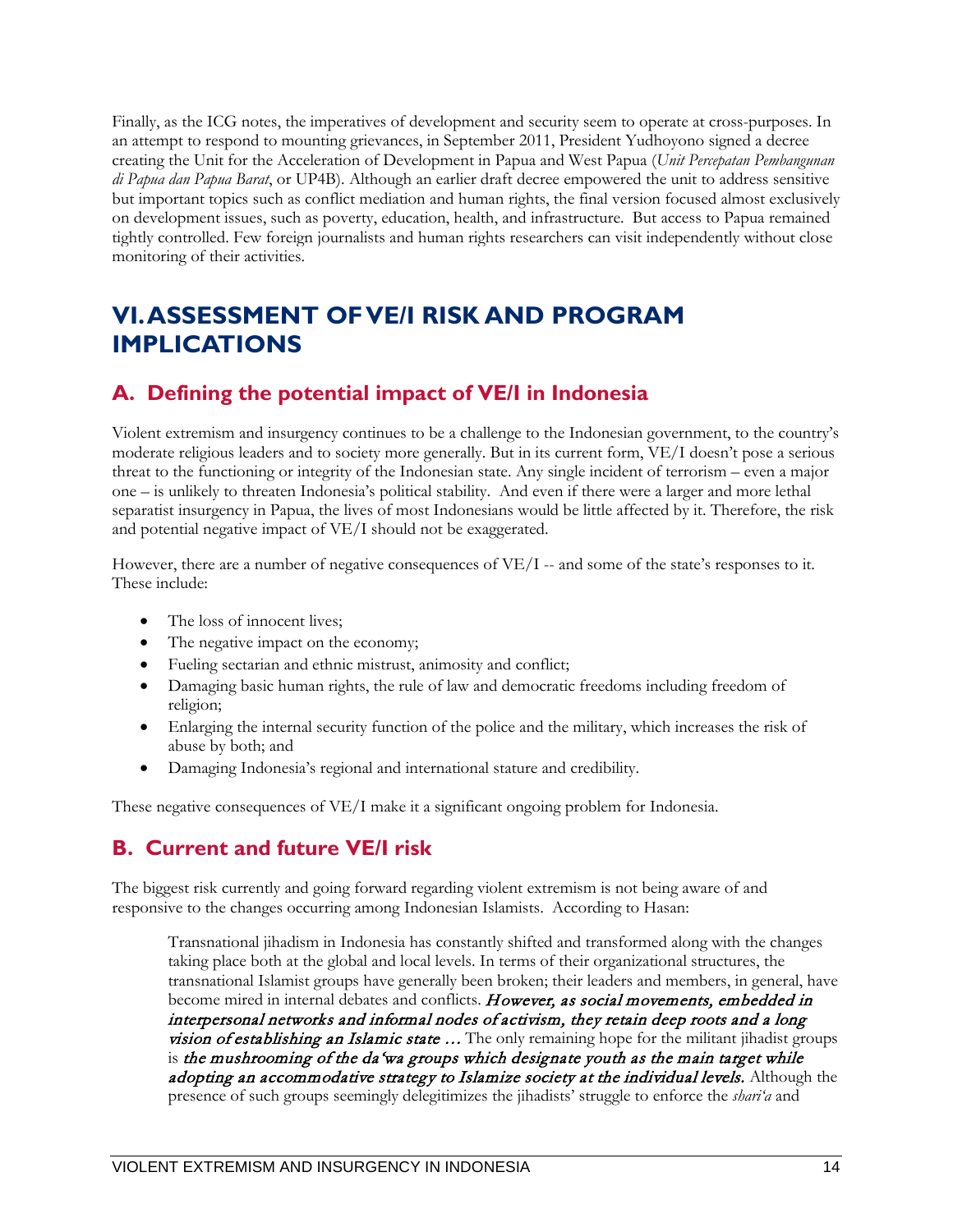establish an Islamic state, their growing influence among youths has no doubt broadened the Islamist constituencies that can potentially be drawn into the jihadist orbits. This is especially so if the state and civil society forces fail to demonstrate their commitment for good governance and accountability and systematically campaign for democracy and human rights.<sup>[49](#page-22-1)</sup>

According to Sidney Jones: "There are indications that some of the jihadi groups see their longer term goals, such as the wider application of Islamic law, being fulfilled only in coalition with other groups that might not be prepared at this stage to use violence. To the extent that groups like the FPI are allowed to flourish, the jihadi cause is also served."[50](#page-22-2) Therefore, according to ICG, "The blurring of vigilantism and extremism means that the government must develop a strategy, consistent with democratic values, for countering clerics who use no violence themselves but preach that it is permissible to shed the blood of infidels (*kafir*) or oppressors (*thaghut*), meaning government officials and particularly the police."[51](#page-22-3)

Woodward warns that if the government does not take action against FPI, "the government faces equally serious short-term and more perilous long-term risks. In the short term is risks alienating political constituencies opposed to communal violence and supportive of human rights agendas. The more serious long-term risk is the possibility of institutionalizing communal violence in much the same way that it has been in South Asia."[52](#page-22-4)

Ten years after the Bali bombings, Islamist extremism continues to exist in Indonesia and will remain a potentially serious problem. Although currently it appears to be in remission, violent extremism is evolving and will take new forms and adopt new strategies and tactics. Over time, as Indonesian society becomes more Islamic in its orientation, it is likely to be more, not less accepting of Islamist agendas. The challenge of protecting the rights of religious minorities in the face of majoritarian beliefs and values is and will continue to be an important test of the quality of Indonesia's democracy.

In Papua significant historical, socio-economic and cultural grievances, combined with frustration over national government responses, continue to fuel a low level, diffuse and intermittent insurgency. The handling of Papuan grievances and aspirations is and will continue to be another important test of the quality of Indonesia's democracy. It is possible that this situation will be resolved through the efforts of skilled and committed leaders, but it seems equally possible that it will fester and/or deteriorate.

#### <span id="page-22-0"></span>**C. Program Implications**

A central element of the US National Strategy for Counter-terrorism is to "counter al-Qa'ida ideology and its resonance and diminish the specific drivers of violence that al-Qa'ida exploits." The strategy seeks to do this by "strengthening bulwarks against radicalization, recruitment, and mobilization to violence in the name of al-Qa'ida and focusing in particular on those drivers that we know al-Qa'ida exploits."[53](#page-22-5) The Strategy goes on to state that:

CT efforts in Southeast Asia have improved markedly in recent years as key countries in the region have enjoyed significant CT successes and put effective pressure on the region's most lethal terrorist organizations. Despite these successes, the region remains potentially fertile ground for local terrorist organizations that share al-Qa'ida's ideology and aspirations…[The goal is] ensuring that the threat from terrorism does not undergo a resurgence in the years ahead and that al-Qa'ida's senior

<span id="page-22-1"></span><sup>&</sup>lt;sup>49</sup> Hasan, pg 140.<br><sup>50</sup> Jones, "The Ongoing Extremist Threat," pg. 101.

<span id="page-22-3"></span><span id="page-22-2"></span><sup>51</sup> ICG, "From Vigilantism to Terrorism," pg 1.

<span id="page-22-4"></span><sup>52</sup> Woodward, et al, pg 20.

<span id="page-22-5"></span><sup>53</sup> National Counter-Terrorism Strategy, 2011, pg 10.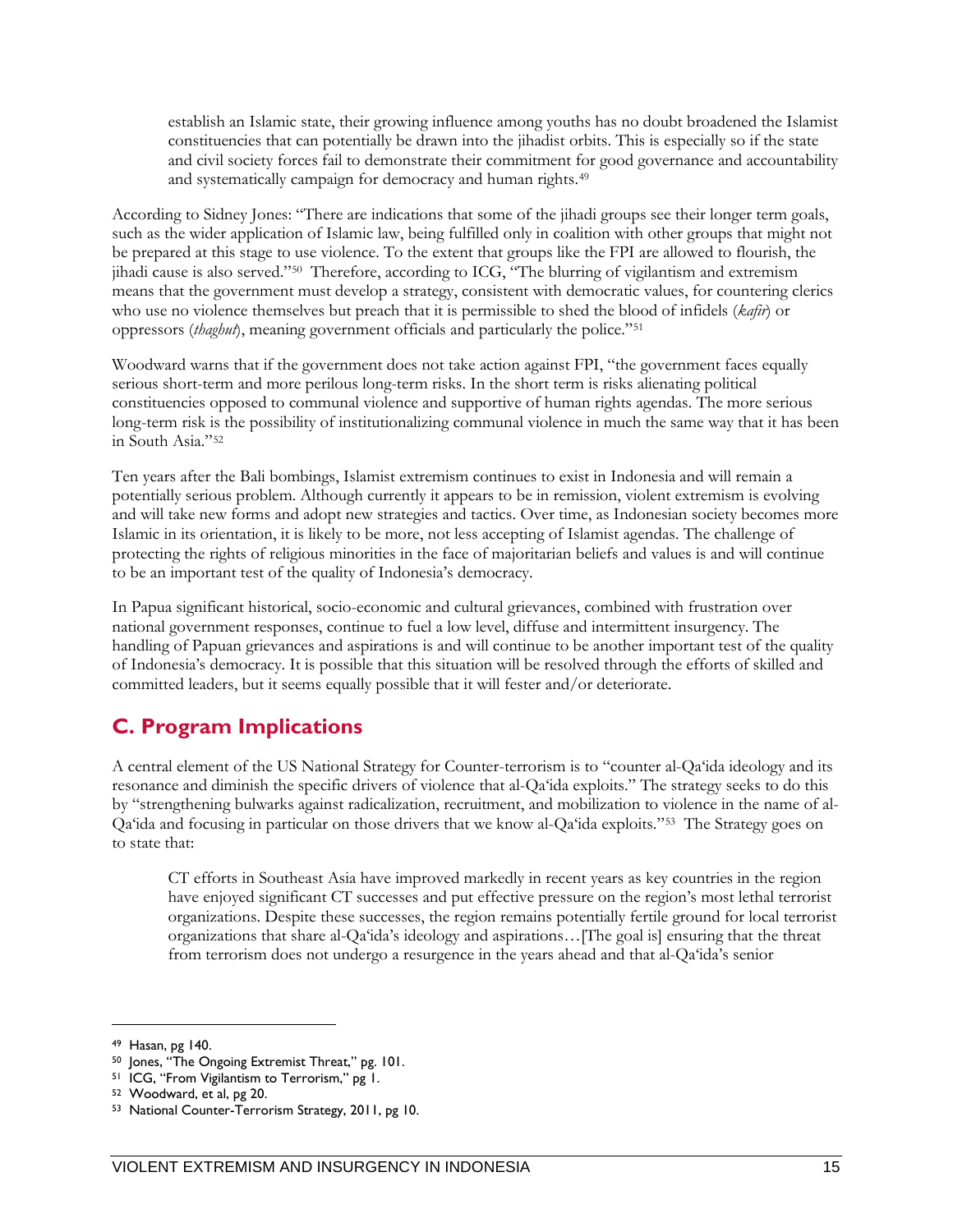leadership is compelled to look at regions other than Southeast Asia for resources, support, and a potential safe haven.[54](#page-23-0)

What can and should USAID Indonesia do to address the sometimes lethal mix of political violence, violent extremism, terrorism, and insurgency that continues to exist, though diminished, in Indonesia? In this concluding section we identify some of the implications of this VE/I risk assessment for USAID Indonesia's programs.

Most generally, the Mission should keep in mind that **traditional development projects aren't usually** effective tools to address VE/I. When designing programs intended to address VE/I, the Mission should bear in mind the observation contained in the CVE Programming Guide:

Historical trends, as well as more recent ones, suggest that frustrated expectations for economic improvement and social mobility are a far more frequent source of VE than mere economic deprivation. More often than not, discontent arises not so much from the system's failure to deliver, but from its inability to keep up with expectations – especially those of the educated, upwardly mobile and achievement-oriented elites that emerge through modernization, economic development, and globalization. There is much anecdotal evidence to suggest that relative deprivation and frustrated expectations – for economic benefits, political power, and/or social status – can be important drivers of VE... What is critical here is not so much the material grievances that social marginality produces, but the far more dangerous message that acute forms of social exclusion may convey to those who are its victims: state and society alike have turned their back and given up on you. [55](#page-23-1)

Therefore, it should be remembered that while projects that build schools and roads or offer employment opportunities are valuable for a variety of developmental and political reasons, they do not necessarily help to counter the drivers of VE/I. In Papua, for example, these drivers are rooted in a complex mix of historical and cultural grievances, a sense of political and economic marginalization, and the failure of "special autonomy."

Additionally, four other points flow from this analysis:

1. The importnce of Indonesian capacity to monitor and analyze trends with regard to violent extremism. The Mission and/or other donors should ensure that Indonesia has the capacity it needs to monitor and analyze violent extremism. If this capacity is inadequate, USAID and/or other donors should consider supporting the development of university and think tank capacity to monitor and analyze *taklim*, media and internet discourse, local ordinances, and the extremist teaching in schools.

2. Civic discourse on pluralism and tolerance. Going forward, it will be more not less important that there are robust and influential mechanisms for informed civic discourse on pluralism, religious freedom, and minority rights. If these are not adequate, USAID should support efforts to have such a dialogue within NU and Muhammadiyah, in high schools and universities, in the media, etc.

3. **Education remains key**: The Mission already recognizes the importance of quality education to Indonesia's future. From the CVE perspective, it will be important to continue to monitor and improve the quality of education – including civic education – in madrassah and pesantren.

4. The need for success in Papua. Addressing the grievances and aspirations of the Papuan people is, perhaps, the last unfinished element of building the Indonesian nation-state. Therefore, although Papua is far from Jakarta, what happens there it is central to the future of democracy and good governance in Indonesia. For this reason, it is important that Special Autonomy – or an improved version of it – work in Papua. In

<span id="page-23-0"></span><sup>54</sup> Ibid, pg 17.

<span id="page-23-1"></span><sup>55</sup> CVE Programming Guide, pgs 13 and 15.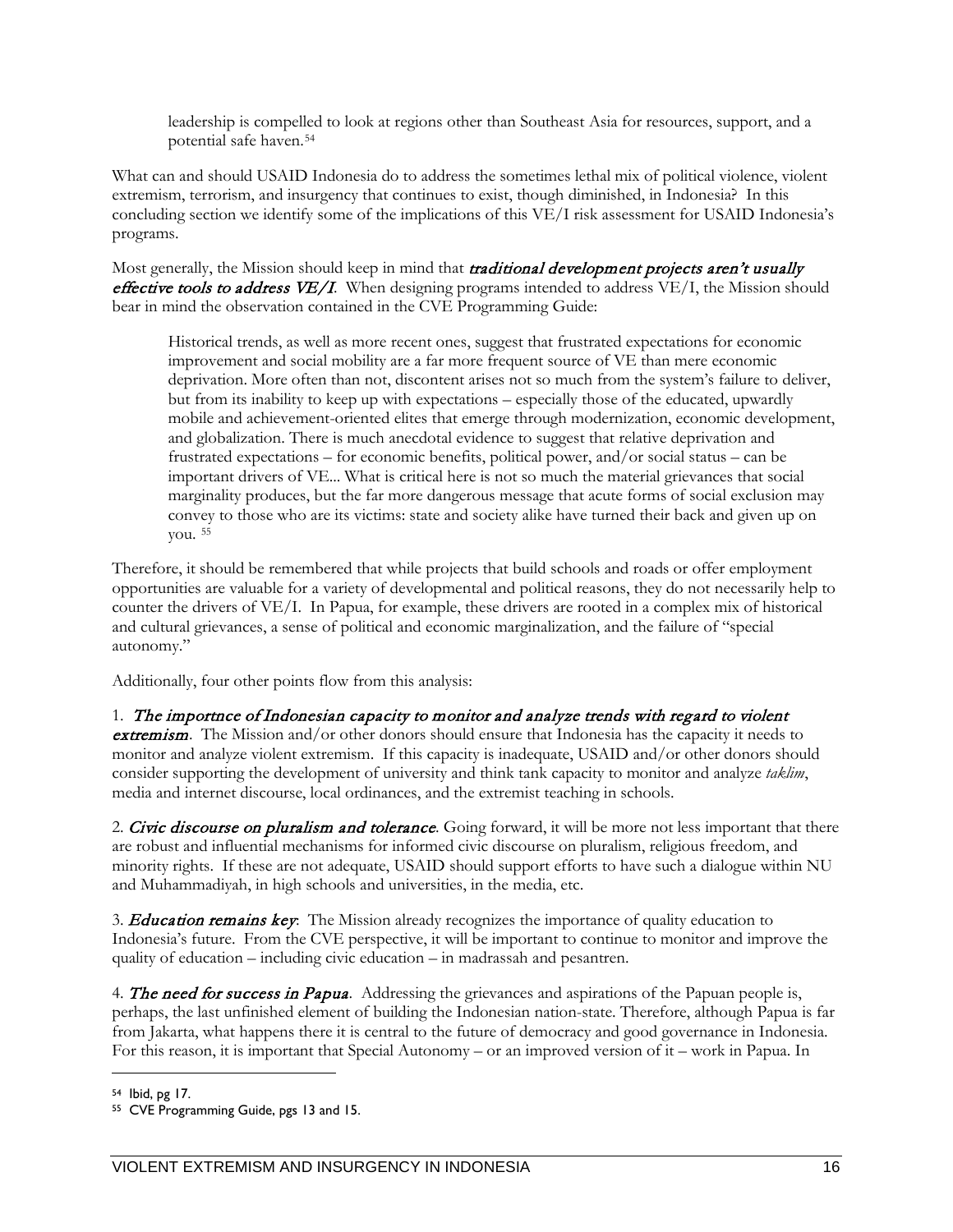support of this, USAID should support monitoring and analysis of Special Autonomy; the identification of reforms needed; political and human rights education; and strengthening connections and dialogue between opinion leaders in Papua and Jakarta.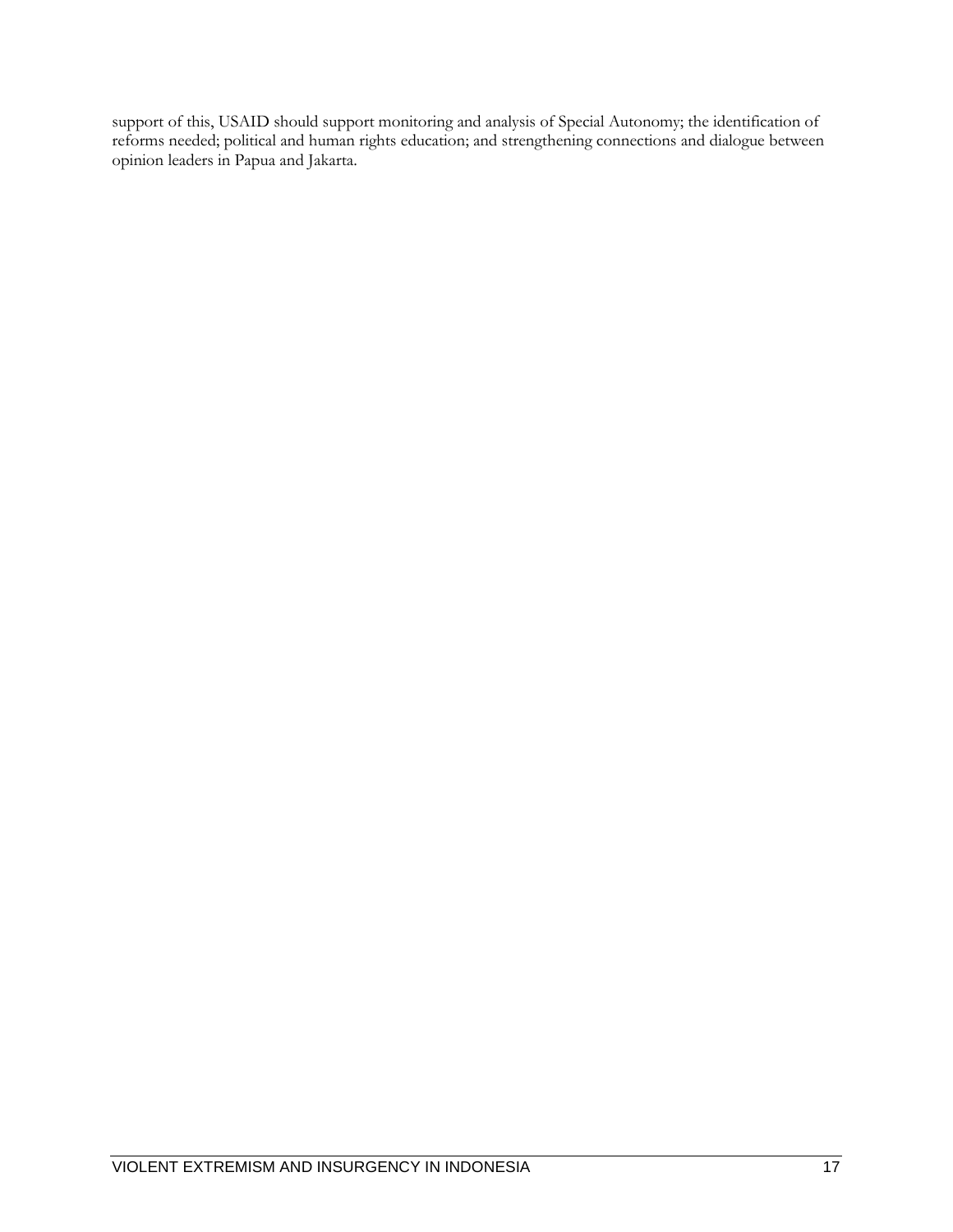#### **ANNEX A: SUMMARY OF DRIVERS OF VE/I IN INDONESIA**

<span id="page-25-0"></span>

| <b>VE Drivers and Mitigants</b>                       | Relevance in Indonesia                                                                                                                                              | <b>Current Salience</b>               | <b>Trend/Prospective Salience</b>                                                                                                                     |
|-------------------------------------------------------|---------------------------------------------------------------------------------------------------------------------------------------------------------------------|---------------------------------------|-------------------------------------------------------------------------------------------------------------------------------------------------------|
| A. Socio-economic drivers                             |                                                                                                                                                                     |                                       |                                                                                                                                                       |
| 1. Frustrated<br>expectations/relative<br>deprivation | Increasing educational attainment and media<br>connectivity heighten aspirations. Also<br>increasing income inequality, urbanization and<br>rapid social change.    | Moderate                              | Likely to continue.                                                                                                                                   |
| 2. Social networks and group<br>dynamics              | Multiple Islamist transmission belts, including<br>mosques, internet and media, schools and<br>taklim.                                                              | Moderate                              | Very likely to continue, with at most limited<br>restrictions by the government                                                                       |
| 3. Unmet socioeconomic<br>needs                       | Poverty, high youth unemployment                                                                                                                                    | Low for VIE/<br>Moderate for<br>Papua | Poverty declining, but youth unemployment likely to<br>remain high.                                                                                   |
| <b>B.</b> Political drivers                           |                                                                                                                                                                     |                                       |                                                                                                                                                       |
| 1. Islamist political<br>aspirations                  | Both national and transnational Islamists reject<br>"Western" and secular democracy and values<br>and seek to replace them with government<br>based on shari'a law. | High                                  | Very likely to continue, but strategies and tactics will<br>evolve. More reliance on <i>dakwab</i> and more nuanced<br>and strategic use of violence. |
| 2. Government tolerance of<br>Islamist militancy      | Government tolerates Islamist rhetoric and<br>militancy because of a mix of politics, empathy<br>and ineptitude.                                                    | Moderate                              | Likely to continue.                                                                                                                                   |
| 3. Endemic corruption and<br>elite impunity           | Corruption part of the Islamist critique of the<br>political system. Corruption in police also<br>allows extremists to access arms.                                 | Low/Moderate                          | Likely to continue.                                                                                                                                   |
| 4. Historical grievances                              | In Papua, native Papuans have historical<br>grievances over incorporation into and<br>mistreatment by the Indonesian state.                                         | High/moderate                         | Likely to continue, but may be less important to<br>younger Papuans.                                                                                  |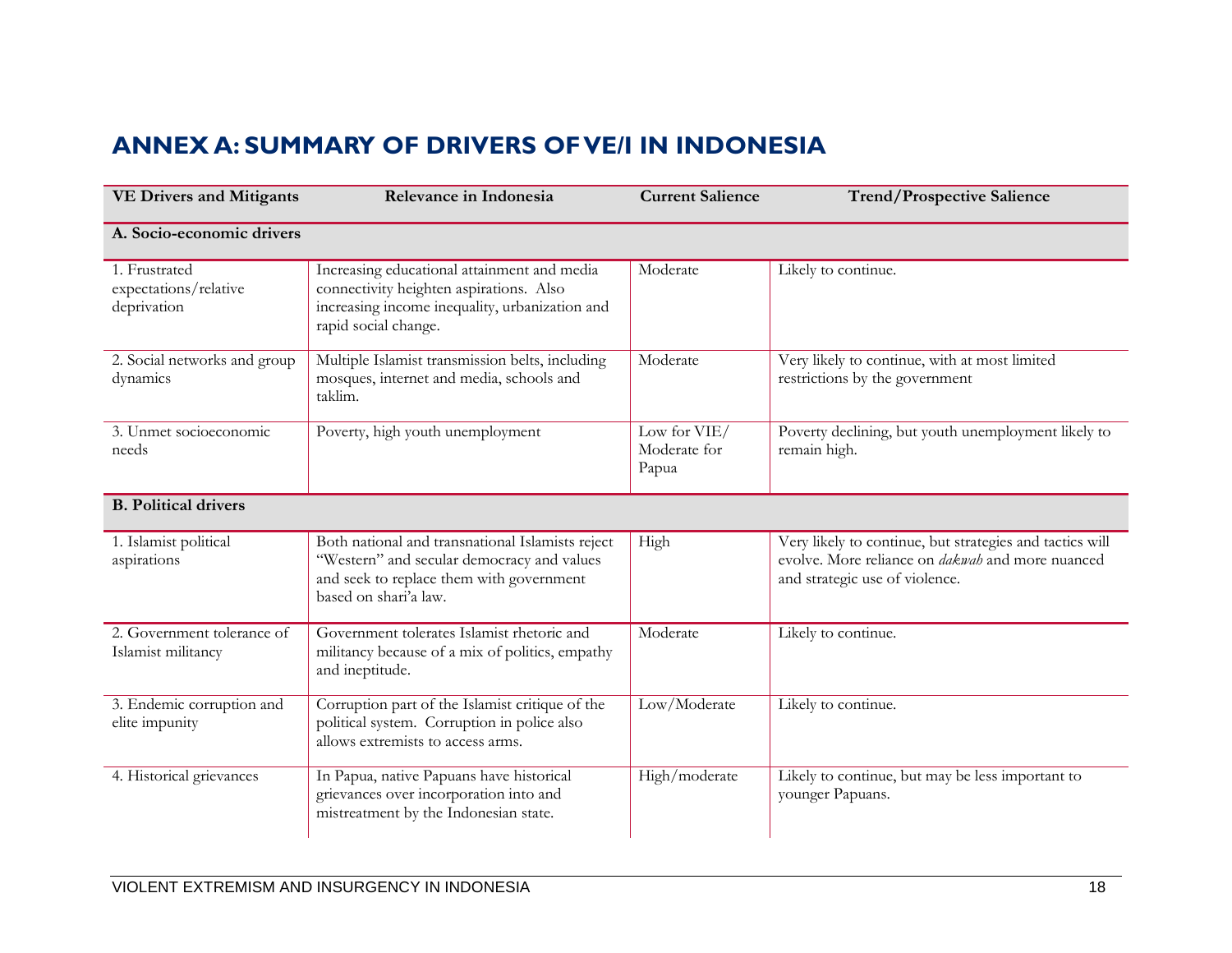| 5. Political/military<br>encroachment                                                                                         | In Papua, native Papuans resent heavy<br>Indonesian/Javanese political and security<br>presence                                                                                                                                                                  | High/Moderate                                       | Likely to continue, but a segment of the Papuan<br>population have strong economic and political ties to<br>Indonesia.                                                                                                                                                                                                                                            |
|-------------------------------------------------------------------------------------------------------------------------------|------------------------------------------------------------------------------------------------------------------------------------------------------------------------------------------------------------------------------------------------------------------|-----------------------------------------------------|-------------------------------------------------------------------------------------------------------------------------------------------------------------------------------------------------------------------------------------------------------------------------------------------------------------------------------------------------------------------|
| 6. Government<br>repression/HR violations                                                                                     | In Papua there is a history of repression and<br>HR abuses at the hands of Indonesian security<br>forces.                                                                                                                                                        | Moderate                                            | Likely to continue.                                                                                                                                                                                                                                                                                                                                               |
| C. Cultural drivers                                                                                                           |                                                                                                                                                                                                                                                                  |                                                     |                                                                                                                                                                                                                                                                                                                                                                   |
| 1. Proactive religious agendas                                                                                                | Both national and transnational Islamists reject<br>pancasila, pluralism and "Western" values and<br>seek adoption of Islamic values and institutions.                                                                                                           | High                                                | Islamist religious agendas will continue to be<br>promoted by small groups of committed Islamists<br>through a mix of non-violence and militancy.<br>Continuing Islamization likely to increase the pool of<br>Indonesians receptive to Islamist agendas.                                                                                                         |
| 2. "Islam under siege"                                                                                                        | A sizable portion of Indonesian Muslims<br>believe Islam is threatened internationally, and<br>also in Indonesia by Westernization, liberalism,<br>secularism, etc.                                                                                              | Moderate                                            | Likely to continue.                                                                                                                                                                                                                                                                                                                                               |
| D. Mitigants/Resiliencies                                                                                                     |                                                                                                                                                                                                                                                                  |                                                     |                                                                                                                                                                                                                                                                                                                                                                   |
| 1. Broad public support for<br>Pancasila and pluralism                                                                        | Indonesia's national ideology and identity value<br>pluralism and tolerance in the context of<br>Muslim-majority society and politics.                                                                                                                           | High                                                | Likely to continue, but commitment to pluralism and<br>tolerance may gradually decline over time due to<br>Islamization and majoritarian politics.                                                                                                                                                                                                                |
| 2. Existence of influential<br>moderate Muslim social<br>organizations                                                        | Nahdlatul Ulama and Muhammadiyah play<br>important moderating roles.                                                                                                                                                                                             | High Moderate                                       | Likely to continue, but NU and Muhammadiyah's<br>influence varies depending on leadership and<br>location.                                                                                                                                                                                                                                                        |
| 3. Democratic politics<br>provide channels for<br>articulating and addressing<br>grievances without resorting<br>to violence. | Indonesian democracy is characterized by<br>decentralized governance, significant<br>political/electoral competition, and vibrant civil<br>society and media. Therefore, multiple<br>channels exist to articulate and address<br>grievances in non-violent ways. | Moderate<br>nationally;<br>Moderate/Low in<br>Papua | Nationally, Indonesian democracy is gradually<br>consolidating; but the role of Islam in politics<br>continues to evolve. "Pluralist" parties becoming<br>more Islamic and Islamist parties searching for new<br>strategies and approaches. In Papua, there may be<br>less satisfaction with the outcomes of Indonesia's<br>"democratic" politics and governance. |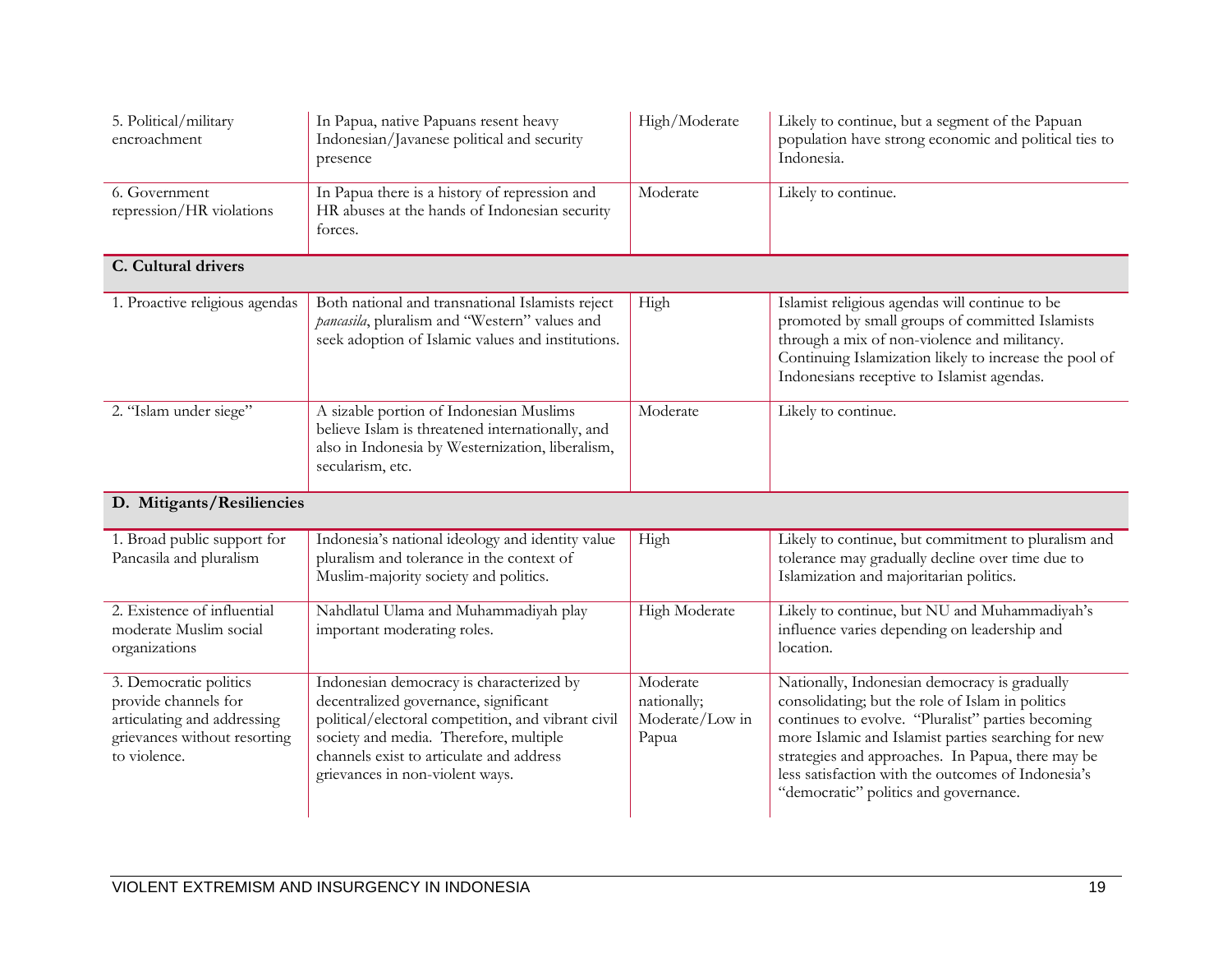| 4. Fragmented Islamic<br>authority                                | The absence of hegemonic Islamic authority<br>results in a pluralistic approach to Islam. This<br>gives some space to hardline Islamists, but it<br>also makes it difficult for them to dominate<br>discourse.                         | Moderate/L:ow | Likely to continue.                                                                                                                                                                    |
|-------------------------------------------------------------------|----------------------------------------------------------------------------------------------------------------------------------------------------------------------------------------------------------------------------------------|---------------|----------------------------------------------------------------------------------------------------------------------------------------------------------------------------------------|
| 5. Government anti-<br>terrorism efforts.                         | Police relatively successful at apprehending<br>suspected terrorists and degrading the<br>operational capacity of terrorist groups. But<br>government much less committed to curtailing<br>extremism targeted at religious minorities. | Moderate/low  | Likely to continue.                                                                                                                                                                    |
| 6. Armed separatism<br>addressed through political<br>compromise. | Jakarta has responded to separatism by<br>implementing decentralization nation-wide and<br>"special autonomy" in Aceh and Papua.                                                                                                       | Moderate      | Special autonomy seems to be making a difference in<br>Aceh, but to date it has failed as a framework for<br>addressing political, cultural and socio-economic<br>grievances in Papua. |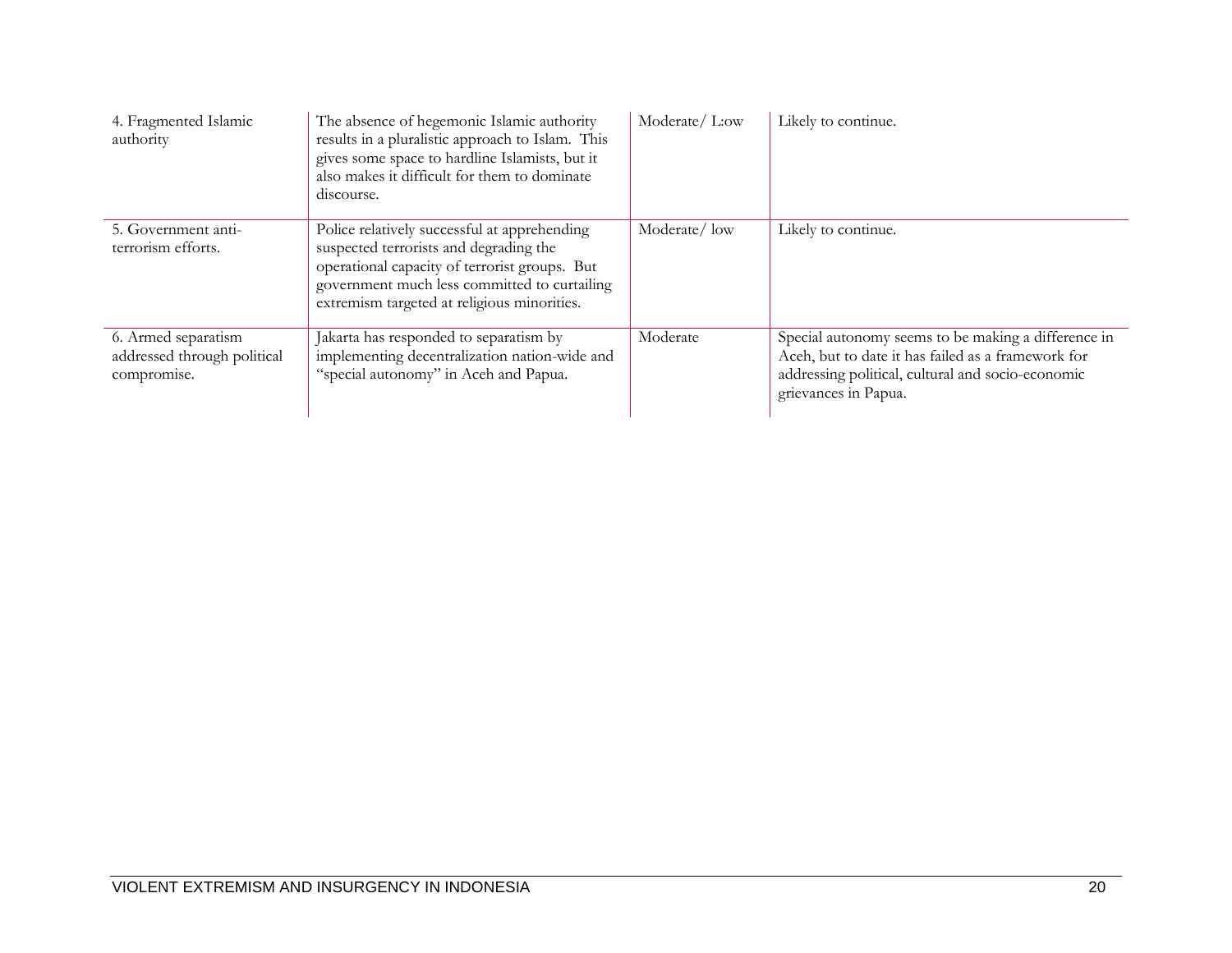#### <span id="page-28-0"></span>**ANNEX B: ISLAMIST GROUPS AND OTHER KEY ACTORS**

#### <span id="page-28-1"></span>**A. Islamist Groups**

**Jemaah Islamiyah (Islamic Congregation or JI).** II is an al Qaeda-linked terrorist organization whose main objective is to establish a pan-Islamic republic, incorporating Malaysia, Indonesia, southern Thailand, and the southern Philippines. JI has its roots in the [Darul Islam](http://en.wikipedia.org/wiki/Darul_Islam_(Indonesia)) movement, a radical Islamist/anti-colonialist movement founded in [Indonesia](http://en.wikipedia.org/wiki/Indonesia) in the 1940s. JI was founded in Malaysia in 1993, by [Abu Bakar Bashir](http://en.wikipedia.org/wiki/Abu_Bakar_Bashir) and [Abdullah Sungkar.](http://en.wikipedia.org/wiki/Abdullah_Sungkar) After the fall of th[e Suharto](http://en.wikipedia.org/wiki/Suharto) regime in 1998, both men returned to Indonesia, where [Abdullah Sungkar](http://en.wikipedia.org/wiki/Abdullah_Sungkar) established contact with [Osama Bin Laden's](http://en.wikipedia.org/wiki/Osama_Bin_Laden) [al-Qaeda](http://en.wikipedia.org/wiki/Al-Qaeda) network. [56](#page-28-2) JI's violent operations began during the communal conflicts in [Maluku](http://en.wikipedia.org/wiki/Maluku_Islands) and Poso. It shifted its attention to targeting US and Western interests in Indonesia and the wider Southeast Asian region following 9/11 and the start of the USled [war on terror.](http://en.wikipedia.org/wiki/War_on_Terrorism) JI killed hundreds of [civilians](http://en.wikipedia.org/wiki/Civilian) in the firs[t Bali bombing](http://en.wikipedia.org/wiki/2002_Bali_terrorist_bombing) on October 2002 and it is strongly suspected of carrying out the 2003 JW Marriott hotel bombing, the [2004 Australian embassy bombing,](http://en.wikipedia.org/wiki/2004_Jakarta_embassy_bombing) the [2005 Bali bombing](http://en.wikipedia.org/wiki/2005_Bali_bombings) and the 2009 JW Marriott [and Ritz-Carlton hotel bombings.](http://en.wikipedia.org/wiki/2009_Marriott_Hotel_bombing) Over the last five years most of JI's leaders such as [Hambali,](http://en.wikipedia.org/wiki/Hambali) [Abu Dujana,](http://en.wikipedia.org/wiki/Abu_Dujana) [Azahari Husin,](http://en.wikipedia.org/wiki/Azahari_Husin) [Noordin Top](http://en.wikipedia.org/wiki/Noordin_Top) an[d Dulmatin](http://en.wikipedia.org/wiki/Dulmatin) have either been captured or killed.

In recent years, JI has "moved towards a greater focus on *dakwah* and education. In many areas its leaders have set up their own *dakwah* organizations, offering speakers for Friday prayers or broadcasting sermons over the radio… Some fifty Islamic boarding schools, or *pesantrens*, also remain loosely affiliated to JI and are still the preferred places for JI members to send their own children. They are also places where fugitive mujahidin can generally be assured of refuge… JI's public face and one of its most influential thinkers is Abu Rusdan — and it is an indication of how this largely clandestine organization has evolved that it even *has* a public face.[57](#page-28-3) 

JI's leaders say they remain as committed to jihad as ever, but that there is no point in martyrdom operations against a much stronger enemy. Mujahidin, they say, need to build up their strength first through training and education and generate community support for jihad through religious outreach (*dakwah*). JI's withdrawal from active jihad has created a pool of younger militants, frustrated by this passivity and eager for action. They are thus available for recruitment by other groups, and some found their way to Aceh.[58](#page-28-4)

Jama'ah Anshorut Tauhid (JAT) JAT comes closest to being a successor to JI, but it is a very different phenomenon. JAT emerged as a challenge to the Indonesian Mujahidin Council (Majelis Mujahidin Indonesia, MMI) after a leadership dispute led to Abu Bakar Ba'asyir's resignation from the latter in July 2008. It set up an office in Solo as well as regional (*wilayah*) and district (*mudiriyah*) branches, mostly on Java but also in Nusa Tenggara Barat.[59](#page-28-5)) JAT drew on three main pools: former MMI members, JI, and teachers at the Ngruki school.

Ostensibly an above-ground advocacy organisation for the application of Islamic law, JAT has had from the beginning a clandestine military component whose members have taken part in organised military training and occasionally in violence. It exemplifies the blend of jihadism and vigilantism and has a *hisbah* (morality department), committed to enforcing the *amar ma'ruf nahi munkar* principle through mass actions. One of JAT's primary contributions to radicalization has been the sponsorship of *taklim* across the country by extremist preachers who have encouraged attendees to see the Indonesian government as the enemy. These

<span id="page-28-2"></span><sup>56</sup> JI also established recruiting, training, financial and operational links with militant groups in the Philippines including th[e Abu](http://en.wikipedia.org/wiki/Abu_Sayyaf)  [Sayyaf](http://en.wikipedia.org/wiki/Abu_Sayyaf) Group (ASG), th[e Moro Islamic Liberation Front](http://en.wikipedia.org/wiki/Moro_Islamic_Liberation_Front) (MILF), and th[e Rajah Sulaiman movement](http://en.wikipedia.org/wiki/Rajah_Sulaiman_movement) (RSM).

<span id="page-28-3"></span><sup>&</sup>lt;sup>57</sup> Jones, "The Ongoing Extremist Threat," pg 96-7.

<span id="page-28-4"></span><sup>58</sup> Ibid, pg 93.

<span id="page-28-5"></span><sup>59</sup> Ibid, pg 97.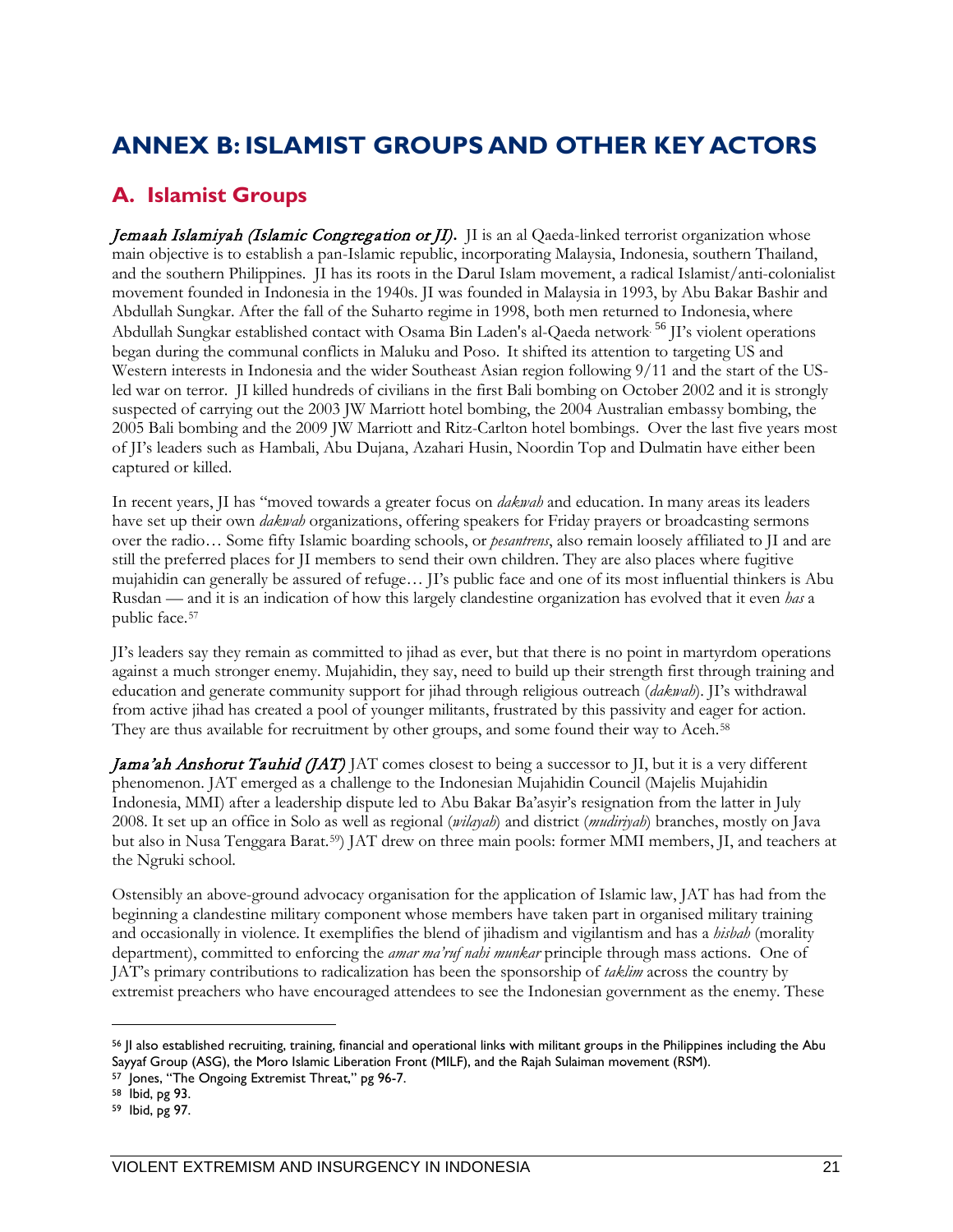*taklim* have replaced Islamic boarding schools (*pesantren*) as a primary vehicle for recruitment, but it is not so much that preachers identify likely cadres at these meetings as that action-oriented young people can find the leaders they are seeking and form their own cells.

JAT has been hit hard by the Aceh arrests in 2010-11 and its survival may depend on the dynamism of Ba'asyir's two sons, Abdul Rahim and Rasyid Ridho. In February 2012, the United States designated JAT a foreign terrorist organization.

Hizb ut-Tahrir Indonesia (HTI). Hizb ut-Tahrir is a transnational Islamist movement that has been active in Indonesia since the early 1980s. It openly proclaimed its existence in the political arena of post-Suharto Indonesia in 2000 by calling itself the Hizb ut-Tahrir Indonesia (HTI). Its objective is to turn Indonesia into an Islamic state that would be merged into a global caliphate or Muslim superstate. HTI views Indonesia's existing political system as illegitimate and thus refuses to participate in the general elections.<sup>[60](#page-29-0)</sup> It is anti-Western and rejects capitalism, democracy, liberalism and pluralism. Unusually for a radical group, HTI strictly eschews violence, though its rhetoric is often strident and inflammatory. HTI also opposes terrorism, but contrives to depict terrorist attacks that have taken place in Indonesia as the result of Western manipulation and conspiracies. Although HTI retains some elements of the clandestine life it led when it was first set up, it has provoked surprisingly little hostility from the Indonesian political mainstream or security authorities."[61](#page-29-1)

According to Ken Ward:

[HTI] is likely to continue to grow and remain the source of a powerful critique of Indonesia's status quo. It seems clear that HTI's outreach to mainstream politicians and organisations is effective in enhancing its legitimacy, and that its view of the world provides a compelling 'meta-narrative' for its supporters. HTI's strategy, combining radical ideology, vitriolic rhetoric and nonviolent action, is a formidable one that may allow it to continue growing in a country where 62 percent of Indonesians have said that the West is bad for the Muslim community. But its members will have to be exceptionally patient and steadfast given that their objective is so ambitious and that there is no evidence that it can be soon achieved.<sup>[62](#page-29-2)</sup>

Front Pembela Islam (**Islamic Defenders Front or** FPI). FPI was founded in 1998, apparently with the backing from military and police generals. The organization's aim is the implementation of shari'a law in Indonesia. It is loosely organized with offices around the country open membership totaling perhaps 150,000, For years the FPI has attacked businesses, bars, brothels and people they deem to be violating Islamic law. Recently, hundreds of FPI members demonstrated against Jakarta's Christian deputy governor-elect, calling on the City Council to revoke all bylaws granting him authority to oversee Islamic institutions and affairs.

Majelis Mujahidin Indonesia (Indonesian Mujahidin Council or MMI). Founded in Yogyakarta in 2000, MMI is an umbrella organization for political parties, NGOs, civil society organizations, and individuals committed to transforming Indonesia into an Islamic state. MMI sees the enforcement of the *shari'a* as an action necessary to resolve the problems afflicting Indonesia. MMI was led by Abu Bakar Ba'asyir, on whom was bestowed the title *Amirul Mujahidin* ("the leader of holy warriors"). MMI publishes conspiracy-laden and vehemently anti-Semitic and anti-American books through Wihdah Press and its own magazine, *Risalah Mujahidin*, lobbies political officials, and in 2001 and 2003, held high-profile national conferences. Muhammad Jibril, son of Jemaah Islamiyah leader Muhammad Iqbal Abdurrahman, runs Ar-Rahman Media, its multimedia publishing house.

Laskar Mujahidin Indonesia (LMI). LMI is a paramilitary wing of MMI.

<span id="page-29-0"></span><sup>60</sup> Hasan, pg 126

<span id="page-29-1"></span><sup>61</sup> Ward, pg 149.

<span id="page-29-2"></span><sup>62</sup> Ibid, pg 161.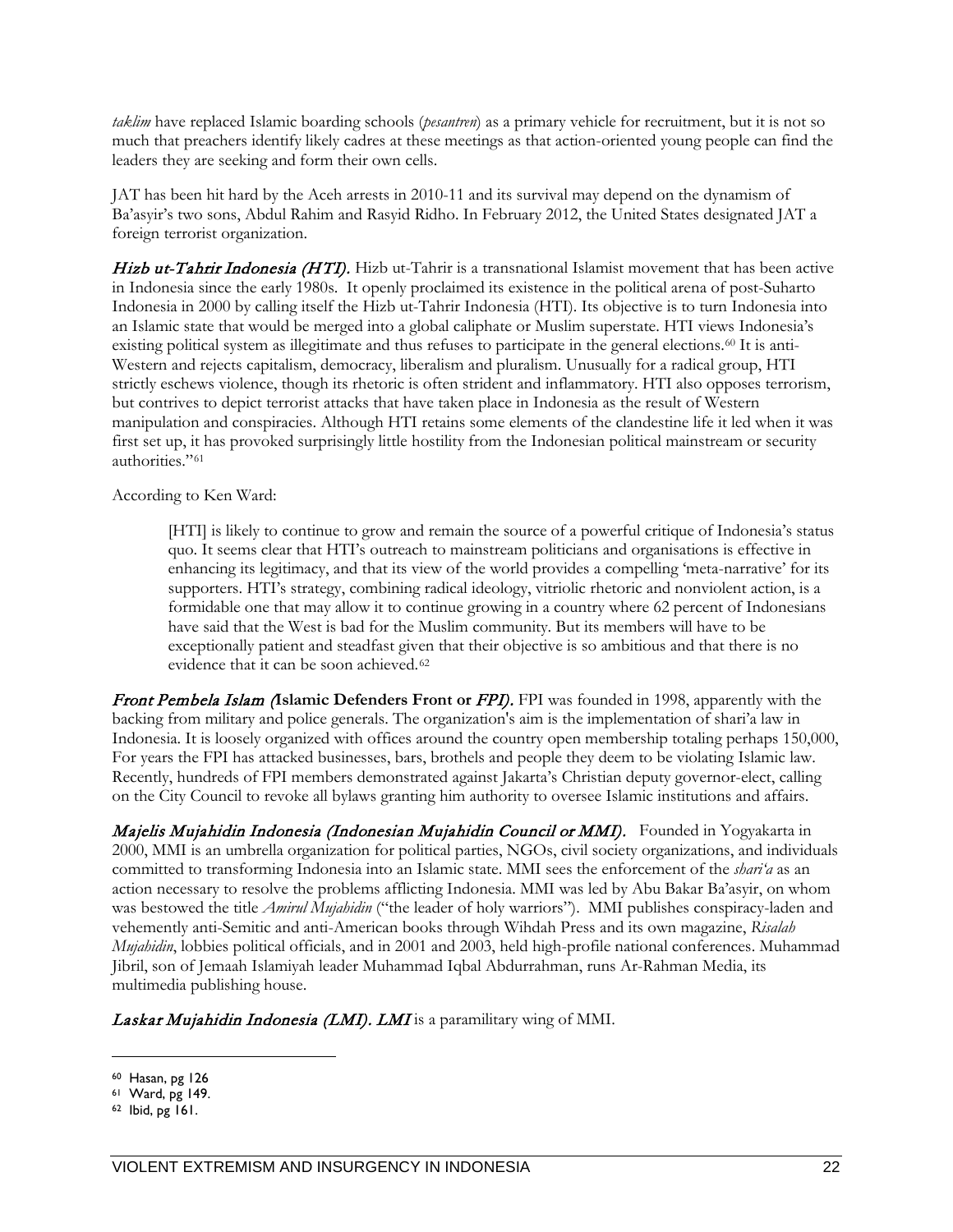It is important to note that among these and other militant groups there is what the ICG has termed an "interlocking directorate of radical movements in the metropolitan Jakarta area and beyond." [63](#page-30-1) According to Bernard Platzdasch:

Members of these organizations tend to be connected through holding more than one membership at the same time. The secretary general of Forum Umat Islam (FUI), for example, was HTI deputychairman Mohammad al-Khaththath. The chairman of FUI is Mashadi, a DDII member and a founding member and former MP of Partai Keadilan Sejahtera (Justice Prosperity Party, PKS, then Partai Keadilan, Justice Party or PK), now Indonesia's leading Islamist party…Hizbut Tahrir has…shown few qualms about building an enduring alliance with the more militant FPI, whose members have regularly carried out raids on nightlife spots, churches they declare to be constructed illegally, and Ahmadiyah-owned property. FPI activists, in turn, have provided the security personnel for FUI demonstrations.<sup>[64](#page-30-2)</sup>

#### <span id="page-30-0"></span>**B. Other Key Actors**

Nahdlatul Ulama and Muhammadiyah**.** As noted above, Indonesia's two large Muslim social organizations, Nahdlatul Ulama (NU) and Muhammadiyah both embrace pluralism and reject militancy, terrorism and intolerance. However, they differ on where the danger posed by VIE lies. According to ICG:

For NU, the problem is salafism, the ultra-puritan stream of Islam that not only preaches intolerance toward non-Muslims but also regards NU's traditional practices as *bida'* (unwarranted innovations) Salafis (as opposed to the more political salafi jihadis) may not use violence, it argues, but they employ "psychological terrorism" by accusing NU members of not being real Muslims. Many Muhammadiyah members in rural areas see anyone fighting for Islamic law as deserving of support, even if they may not agree with the tactics used.<sup>[65](#page-30-3)</sup> Some in Muhammadiyah see PKS as the problem, an organization that has moved into Muhammadiyah schools and mosques.<sup>66</sup>

Islamist political parties**.** What exactly constitutes an Islamic party in Indonesia is subject to debate. Of the 38 parties contesting the 2009 national elections, ten can be regarded as "Islamic" because they have either a formal ideological basis in Islam or rely on an overtly Islamic identity for most of their support. These 10 *Islamic* parties fall into two broad categories: Islamist and pluralist. Islamist parties formally proclaim an Islamic identity and seek, to varying degrees, to apply Islamic law more extensively in politics and society. All Islamist parties list Islam as their ideological foundation and many have policies for greater *shari'a* implementation. By contrast, pluralist Islamic parties have as their basis the religiously neutral state ideology of Pancasila and eschew pro-*shari'a* agendas. While not ideologically Islamic, religious identity is nonetheless a primary factor in their electoral support and most are embedded in particular sections of the Muslim community[.67](#page-30-5) 

Islamic parties such as the PKB and the PAN, and the mass organizations Nahdlatul Ulama and Muhammadiyah they are respectively affiliated with, have seen their political influence constantly dwindle in the last few years. Likewise, more radically oriented *Islamist* parties have failed to mobilize the electorate and consequently saw their share of votes decline considerably in the general elections in April 2009… The most successful Islamist party of the 2004 elections, the PKS, increased its share of votes only marginally from 7.3% to 7.8% between 2004 and 2009. The results, however, were still a far cry from the anticipated 15% to

<span id="page-30-1"></span><sup>63</sup> International Crisis Group 2008, p. 15.

<span id="page-30-2"></span><sup>64</sup> Platzdasch, pg 9.

<span id="page-30-3"></span><sup>65</sup> ICG, "From Vigilantism to Terrorism," pg 11.

<span id="page-30-4"></span><sup>66</sup> Jones, "Violent Extremism in 2012," Tempo, January 9, 2012.

<span id="page-30-5"></span><sup>67</sup> Fealy, "Indonesia's Islamic parties in decline," 2009.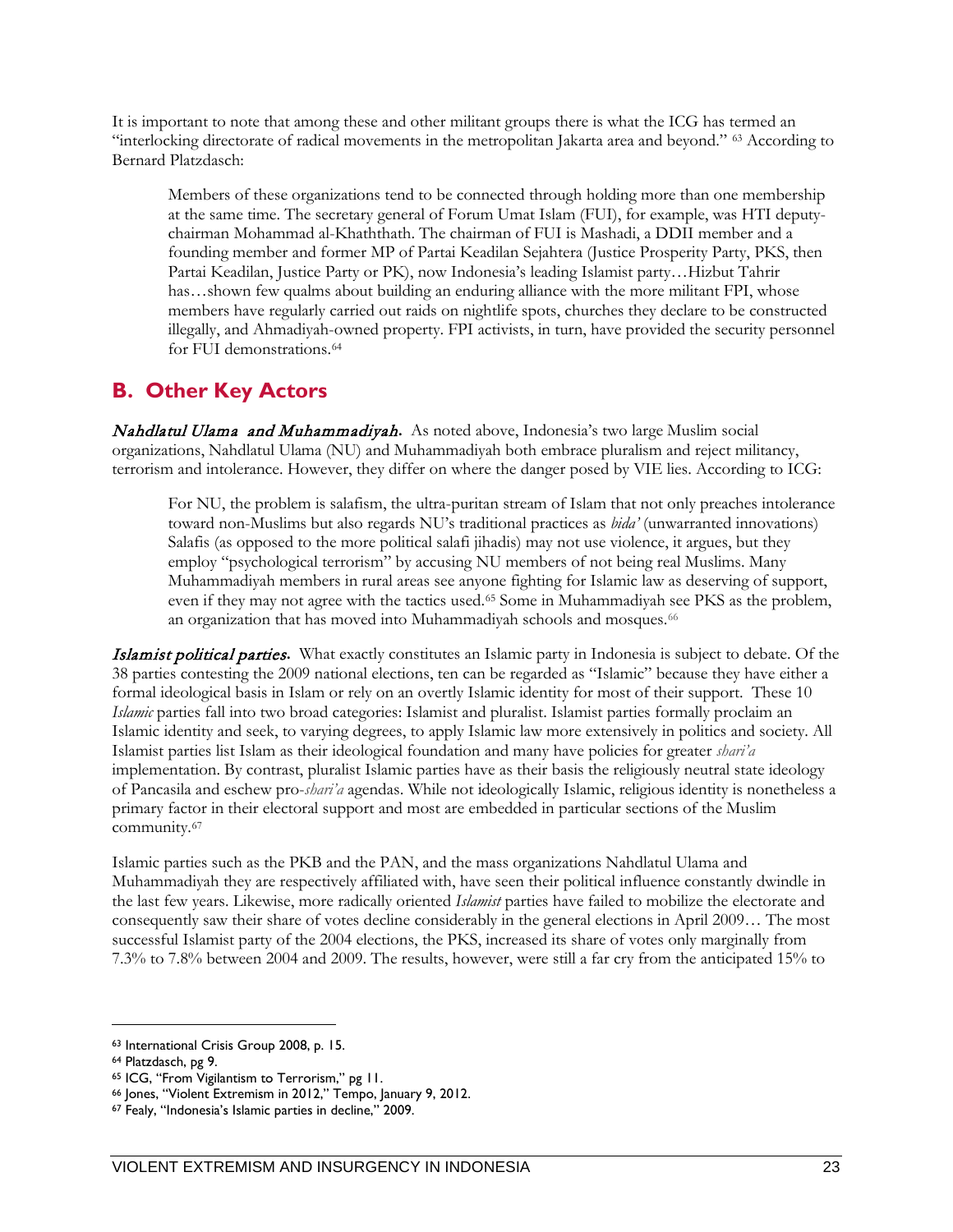20%.Overall, Islamist parties saw their share of the vote wane to 24% in 2009 from 32% in the 2004 elections.[68](#page-31-0) 

According to Michael Buehler, "the weak cohesion of political parties and the new pressures such organizations have become exposed to in recent years, have made it difficult to engage in programmatic politics. Both Islamic and Islamist parties (as well as secular parties) depend on clientelistic strategies to mobilize the electorate. This greatly undermines their Islamic message and credibility."[69](#page-31-1) But according to Greg Fealy, "Islam's role in Indonesian politics is changing rapidly, and it would be wrong to assume that the declining Islamic party vote signals the disappearance of faith as a political factor. Rather, the 2009 elections show that Islam's impact is more diffuse and subtle than before and it can no longer regarded as the exclusive preserve of Islamic parties. All of the major non-Islamic parties combine Islamic appeals in their campaign messages.[70](#page-31-2)

The Majelis Ulama Indonesia (Indonesian Council of Uelama or MUI)**.** The MUI was founded in 1975 with a mandate to advise the Indonesian government on Muslim affairs and to function as its liaison with the Muslim community. Its actual purpose was to buttress the Soeharto regime's Islamic legitimacy by rubber-stamping its religious and social policies. MUI is not an official body; rather it is something of a hybrid in that it is government funded, but not controlled…Unlike similar organizations in neighboring Malaysia and Singapore, MUI does not speak for the government. Its *fatwa* are purely advisory and it does not have the authority of power to enforce them…The Indonesian government ignores MUI pronouncements it disagrees with, but rarely criticizes it directly.<sup>71</sup>

Since the democratic transition of 1998 MUI has become much more independent. It presents itself as an official body and the voice of the Indonesian Muslim community as a whole. MUI is self-regulating. Because it strives for inclusiveness, conservative and Islamist groups are over represented. A loose coalition of radical organizations that has effectively captured the *fatwa* council and uses it to advance intolerant and *Shari'ah*  centered agendas. It has drifted steadily in a conservative direction but has consistently condemned anti-state terrorism. This has led critics to conclude that MUI is an authoritarian and unrepresentative body without legitimate authority. NU and Muhammadiyah have their own *fatwa* councils and do not take MUI rulings seriously. The current Indonesian administration is more inclined to consider MUI advice than earlier post-Suharto governments because it depends on Islamist groups, including PKS, for parliamentary support.<sup>[72](#page-31-4)</sup>

<span id="page-31-0"></span><sup>68</sup> Buehler, "Islam and Democracy in Indonesia," pgs 54, 59.

<span id="page-31-1"></span><sup>&</sup>lt;sup>69</sup> Ibid, pg 60.<br><sup>70</sup> Fealy, "Indonesia's Islamic parties in decline," 2009.

<span id="page-31-3"></span><span id="page-31-2"></span><sup>71</sup> Woodward, et al, "Hate Speech and the FPI," pg 7.

<span id="page-31-4"></span><sup>72</sup> Ibid.